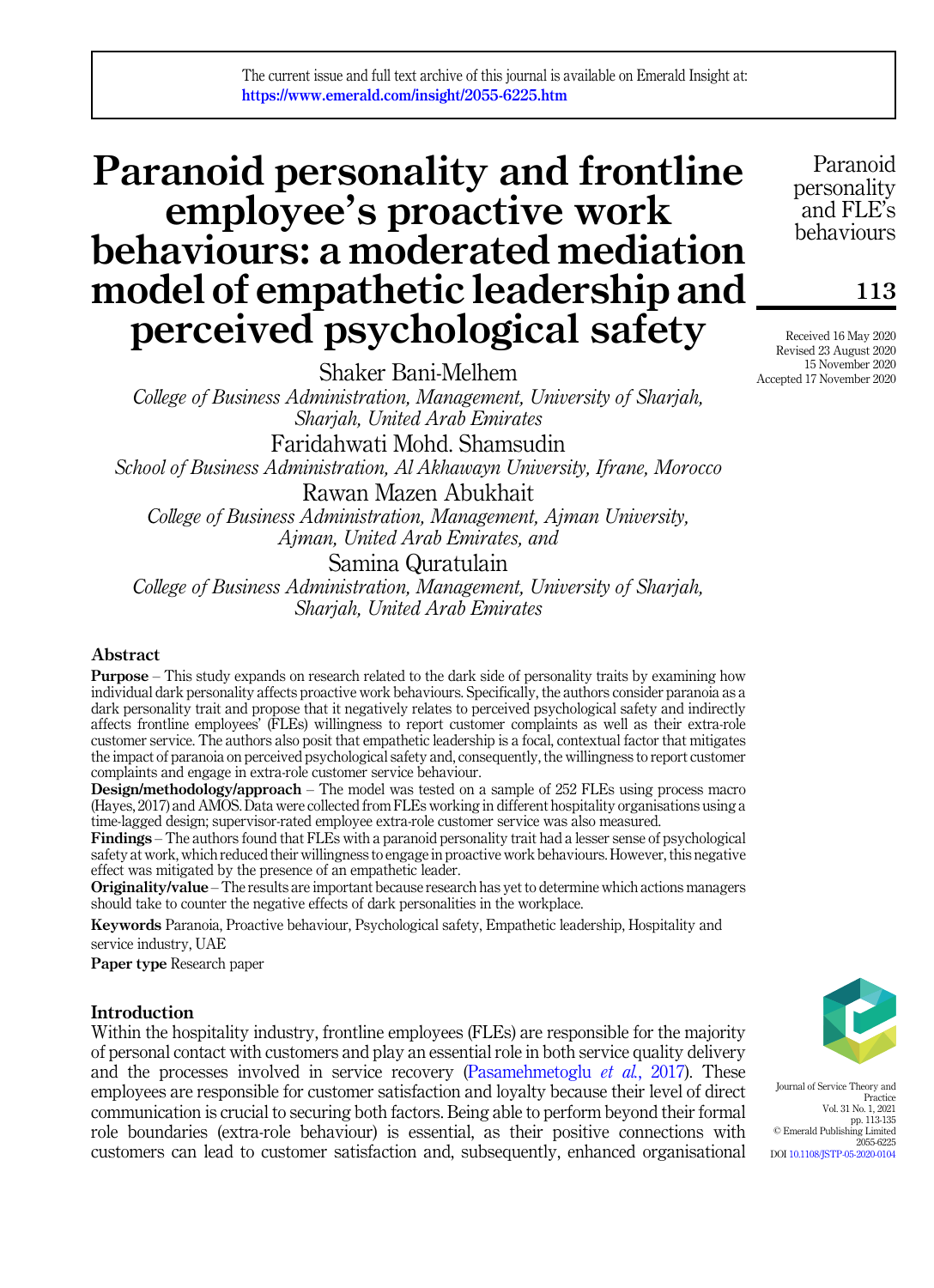performance (Pasamehmetoglu *et al.*, 2017; Bani-Melhem, 2020). FLEs are also considered to be the organisational-critical channel/source that connects management with customer needs, problems and complaints. Hence, if customer feedback is not effectively communicated, management will remain unaware of highly valuable information. Consequently, we focus on two important FLEs'' behavioural outcomes considered crucial to service evaluation and customer satisfaction, namely "employee willingness to report customer complaints" and "extra-role service behaviours". Both can be referred to as proactive behaviours because they involve taking the initiative to improve current workplace circumstances (Crant, 2000; Lopez-Cabarcos *et al.*, 2015). **ISTP** 31,1 114

> Past studies tend to emphasise the role that the bright or positive facets of personality traits play in proactive work behaviours (see, for example, Buil *et al.*, 2019; Choi and Hwang, 2019). However, little is known about the influence of the darker aspects of personality traits. To fill this gap, we examine the influence of paranoia as a personality trait. Individuals who are paranoid are distrustful because they feel they are being treated malevolently by other people within the organisation (Kramer, 2001). While individuals are likely to pursue work in an industry that fits their vocational traits (Lyons *et al.*, 2006), they may not always be able to do so, especially in a tight labour market (Dahling *et al.*, 2013). Hence, any organisation, including in the hospitality industry, may employ people with dark personality traits (Furnham *et al.*, 2014). Therefore, they need to understand how such a personality affects the accomplishment of service evaluation and performance so that they can take relevant measures (Bateson *et al.*, 2014). Furthermore, studies on dark personality traits tend to examine their effect on negative work outcomes (Martinez *et al.*, 2008; Owens *et al.*, 2015), but focus less on positive work outcomes (Webster and Smith, 2019).

> For organisations to deliver quality services and ensure customer satisfaction, employees should be encouraged to engage in proactive work behaviours (e.g. report customer complaints and exhibit work behaviours outside their role requirements). For this to happen, employees who are distrustful and suspicious of other people need to feel sufficiently psychologically safe to take risks, i.e. they must not fear the adverse consequences of engaging in proactive work behaviours (Kahn, 1990; Edmondson, 1999; Edmondson and Lei, 2014). While psychological safety has been found to result in positive organisational outcomes (Frazier*et al.*, 2017; Guchait *et al.*, 2019), its role as a psychological process explaining why paranoia can influence proactive behaviour has yet to be explored (Webster and Smith, 2019).

> A recent call within the literature on dark personality traits has highlighted the need to understand how to eliminate/alleviate unwanted work behaviours triggered by such personality traits (Spain *et al.*, 2014). We consider empathetic leadership behaviours because a leader who shows empathy can develop an emotional/psychological tie with subordinates and demonstrate a personal interest in their welfare, alongside considering them as organisational assets (Kock *et al.*, 2019). We are interested to know whether, under such leadership, employees feel that it is worthwhile or even safe to report complaints, make suggestions and go beyond their formal role boundaries to improve operations and performance (e.g., Haynie *et al.*, 2019; Kock *et al.*, 2019). Furthermore, research on empathetic leadership remains at a relatively early stage, despite having a rich theoretical history (Kock *et al.*, 2019) and despite the much extant literature on the role of empathy in transformational leadership (Miller, 2009). As empirical evidence on the outcomes of this leadership style is relatively scarce, particularly in the hospitality industry, our study could fill the gap. Besides, investigating the boundary conditions of empathetic leadership has serious theoretical and practical implications.

> To recap, our study aims to fulfil the following objectives: (1) to examine the influence of a paranoid personality on proactive work behaviours, specifically the willingness to report customer complaints and engage in extra-role work behaviour, (2) to investigate the role of psychological safety as a linking mechanism between the two and (3) to observe the role of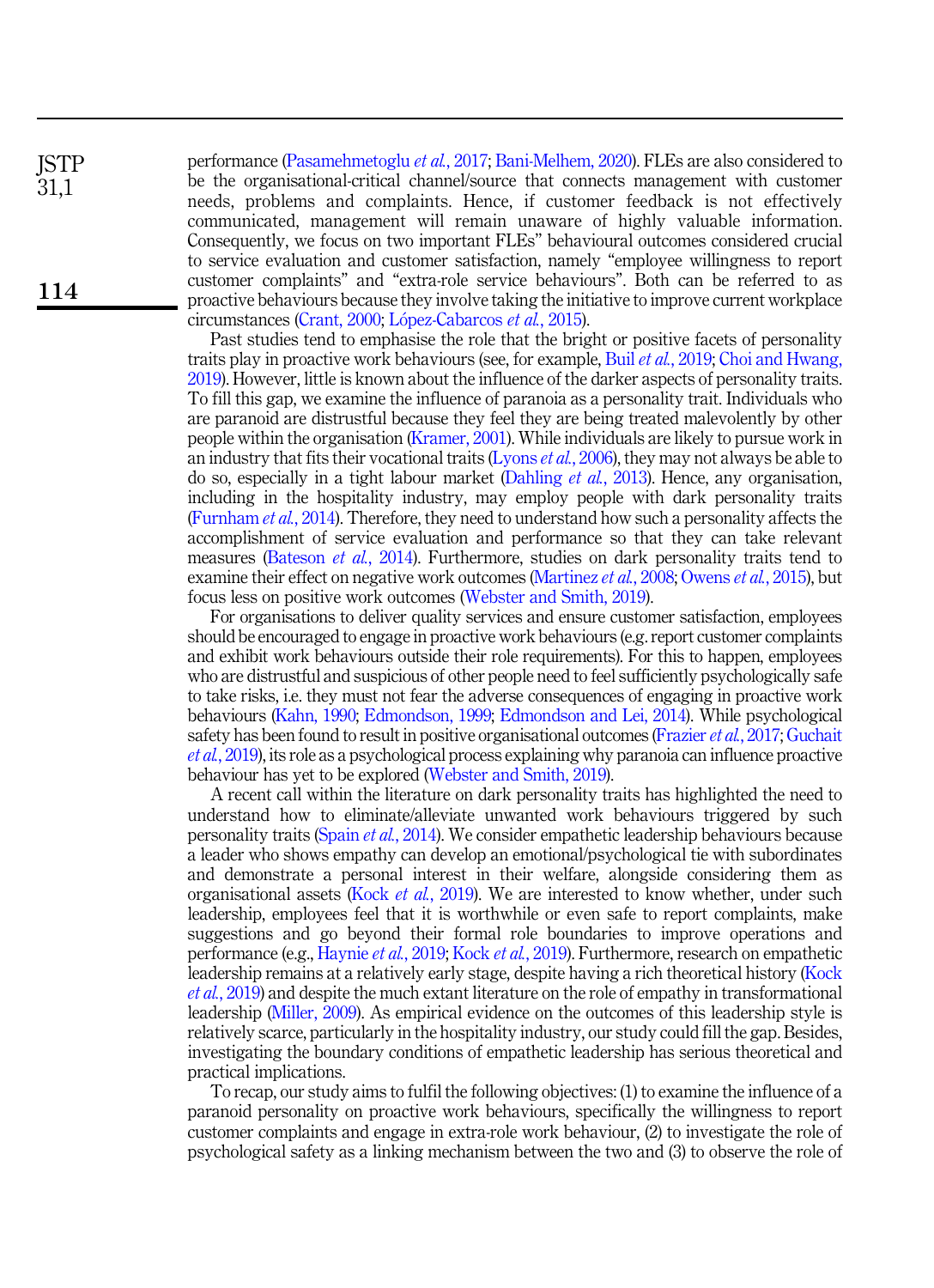empathetic leadership in mitigating the negative effects of a paranoid personality on proactive work behaviours via perceived psychological safety. Our proposed model, shown in Figure 1, builds on the trait activation theory (Tett and Gutterman, 2000) and a personsituation interactionist framework (Mischel and Soda, 1995). The proposed integrated model could offer a more comprehensive assessment of how leadership and individual personality influence employee attitudes and work behaviour.

This paper is organised as follows: the literature review presents the key concepts and their relationships and is followed by a brief discussion of the method. The data analysis and results are then offered through the lens of the theory and past studies. The discussion outlines the theoretical and practical implications of the present study, describes its limitations and suggests directions for future research.

#### Literature review, theory and hypotheses

According to Furnham *et al.* (2013), the literature on dark personality traits has been rapidly expanding since the original work of Paulhus and Williams (2002). In their paper, the authors focused on three aversive personalities – though still within the normal range of functioning – that feature significantly within the literature, i.e. the "dark triad of personality": narcissism, machiavellianism and psychopathy. Scholars have since recommended that other dark personalities be added to the list. For instance, Paulhus (2014) suggested sadism as the fourth personality, turning the dark triad of personality into a dark tetrad. Since then, extensive research has been conducted to explore these dark personalities further.

Paulhus (2014) asserted that the term "dark personalities" refers to "a set of socially aversive traits in the subclinical range. Not extreme enough to invite clinical or forensic attention, they can get along (even flourish) in everyday work settings, scholastic settings, and the broader community" (p. 421). According to Chamorro-Premuzic *et al.* (2015), these personalities are called "dark" because of their malevolent qualities. Previous research (Thomaes *et al.*, 2017) highlighted that paranoia is conceptually distinct from dark triad because individuals high on dark triad strive for social dominance and tend to exploit others to serve their own goals. Paranoid is a general suspicious distrusting personality, and individuals high on paranoia feel threatened in uncertain situations which incite fear or trouble. A paranoid personality, within the subclinical range, could also qualify for Paulhus's (2014) definition, being a trait that is said to exist in a normal population (Hogan, 1995).

The paranoid personality trait has been widely examined by clinical psychologists (Van Quaquebeke, 2016); however, it has largely been omitted from micro-organisational research, possibly because it is considered a dark aspect of personality (see, for example, Wood *et al.*, 2010; Spain *et al.*, 2014), and many organisations may want to avoid dealing with employees who possess such a trait (Chan and McAllister, 2014). Paranoia can be a state or personality



Figure 1. Hypothesized model

Paranoid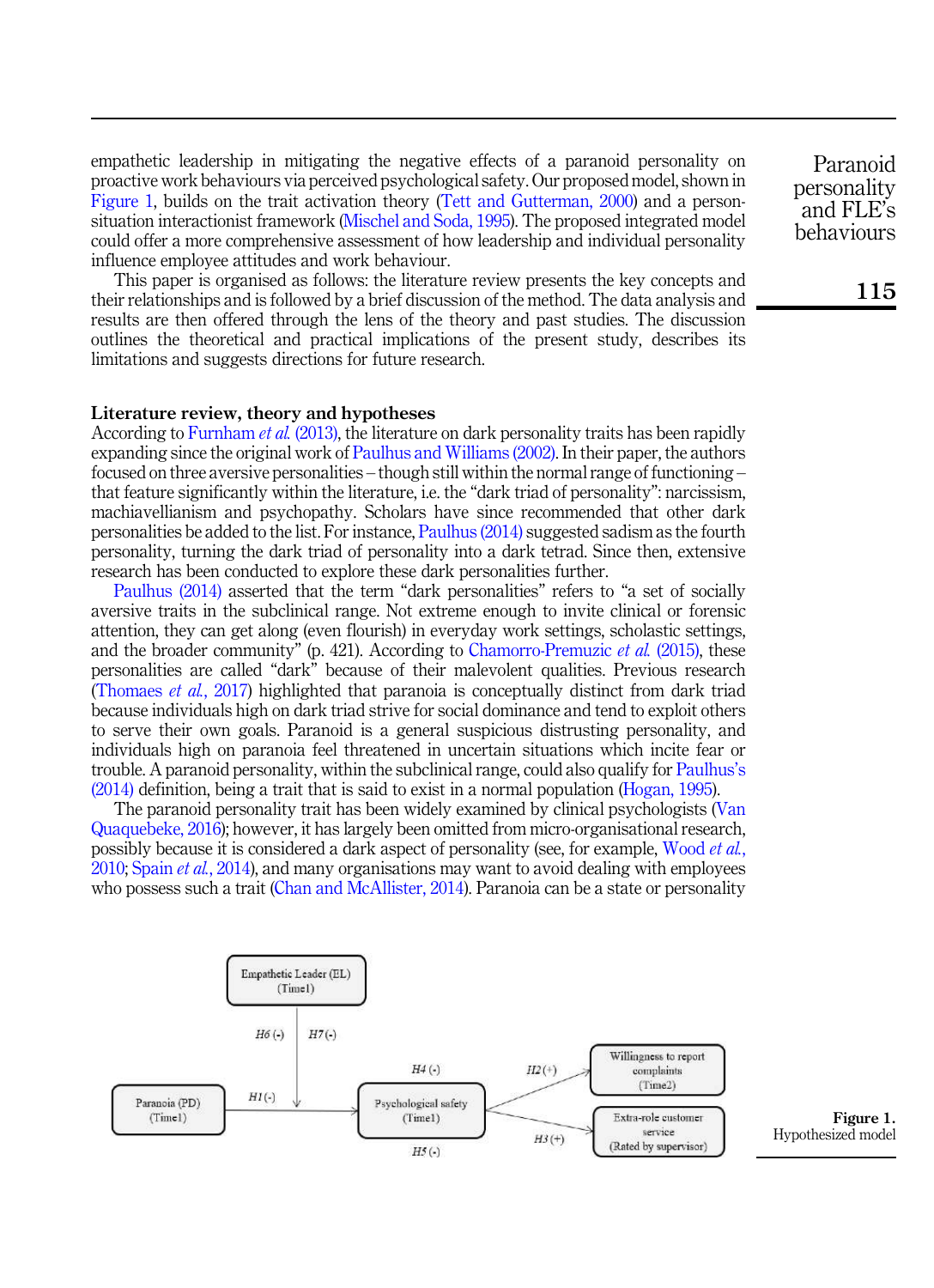trait factor (Chan and McAllister, 2014). A paranoid personality trait may be described as the "kinks" of a personality that may cause a person to function in a clinically impaired fashion (as a personality disorder would) and also influence how they function in their everyday life (e.g. working life) in a fashion serious enough to require more investigation (Spain *et al.*, 2014). Individuals with such a trait"believe that the harm is occurring or going to occur to him or her and the persecutor has the intention to cause harm" (Freeman, 2007, p. 427). Moreover, the organisational literature has also highlighted paranoia as the "heightened and exaggerated distrust that encompasses an array of beliefs including organisational members' perceptions of being threatened, harmed, persecuted, mistreated, disparaged, and so on by malevolent others within the organisation" (Kramer, 2001, p. 6). A person who is paranoid can be cynical, distrustful, doubtful of others' true intentions and suspicious of criticism (Chan and McAllister, 2014; Spain *et al.*, 2014).

> Paranoia tends to be linked with over activity, emotional instability and undesirable effects (Miller, 2003; Spain *et al.*, 2014). People who score high on paranoia tend to be emotionally over-responsive and encounter difficulties when trying to calm down (Freeman *et al.*, 2012). Due to their strong response to emotional stimuli, they frequently consider normal situations to be potential and unmanageable threats (Chan and McAllister, 2014; Miller, 2003). Also, as people with a paranoid personality frequently perceive compliments as criticism, they hold long-term resentments for these perceived insults and are quick to adopt aggressive actions in return (American Psychiatric Association, 2000). Because of these characterisations, investigating the paranoia personality is relevant in a service context (Lopes *et al.*, 2019), as emotional stability of FLEs in this context is essential for effective delivery of services to customers, who are the lifeblood of service organisations (Walsh *et al.*, 2019). For instance, employees who have such a personality may not be able to calm down when encountering difficult and rude customers and may respond in a way that escalates the conflict, and, hence, hurting organisational effectiveness even further. Furthermore, the assessment of paranoia is more appropriate as compared to dark triad characteristics (machiavellianism, narcissism and psychopathy) because the service delivery context demands emotional stability and FLEs'' level of paranoid personality can be a useful predictor of this important competency. Dark triad characteristics of individuals determine their inclination to indulge in social influence and manipulation tactics to attain personal benefits (Rauthmann and Kolar, 2012). Our focus on frontline jobs makes these characteristics less relevant because nature of job does not provide opportunities for social influence or manipulation for personal benefits. Assessment of these characteristics are more relevant for the leadership positions where job nature allows leaders to engage in manipulation, feelings of grandiosity, demonstration of lack of empathy, etc. (Furnham *et al.*, 2013; Furtner *et al.*, 2017)

#### *Paranoia trait and psychological safety*

**ISTP** 31,1

116

The notion of psychological safety was presented half a century ago by Schein and Bennis (1965) in respect to organisational behaviours; however, empirical studies have only flourished over the last few years (Frazier *et al.*, 2017). Psychological safety refers to how someone perceives the consequences of interpersonal risks in certain contexts, including at work (Edmondson, 1999; Edmondson and Lei, 2014), as well as how far they perceive themselves to be free to express their true selves, such as their beliefs and ideas, without negatively affecting their self-image or endangering their future career (Liang *et al.*, 2012). Previous research argued that psychological safety is a crucial factor in understanding workrelated phenomena, such as team learning, teamwork, voice and organisational learning (Edmondson and Lei, 2014). This is because when employees feel psychologically safe, they will likely feel more confident that their behaviour is safe and will not be worry of negative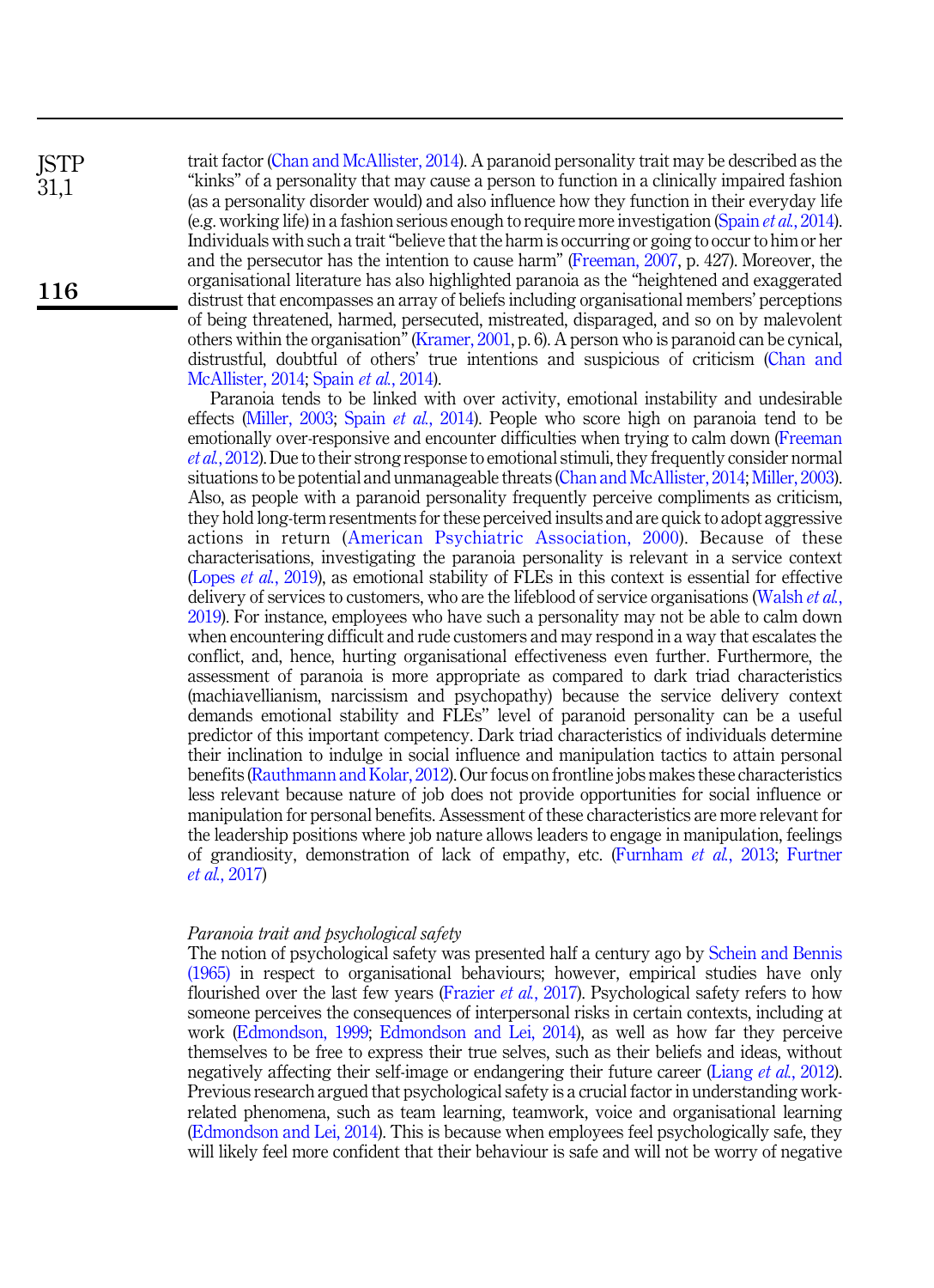consequences, which in turn encourage them to engage in proactive work behaviours such as voice up their suggestions, concerns, ideas and self-expression (Zhao *et al.*, 2010). Kahn (1990) indicated that psychological safety is also an important condition for employees to feel committed and attached to their work. Previous research has shown that employees who enjoy psychological safety feel able to grow, develop, make contributions and perform effectively in a dynamic and rapidly changing environment (Edmondson and Lei, 2014; Frazier *et al.*, 2017). Others have also demonstrated that psychological safety affects job performance (Javed *et al.*, 2019).

We speculate that a paranoid person will be less likely to feel psychologically safe at work and will be less likely to take interpersonal risks. This is because a paranoid person tends to be distrustful and suspicious of other people, making them feel uncomfortable working with others. They may also perceive the work environment itself as threatening. As a result, they are less likely to take interpersonal risks while working with other employees because they fear about the adverse consequences to their self-esteem, reputation or career (Kahn, 1990; Edmondson, 1999; Edmondson *et al.*, 2004; Edmondson and Lei, 2014). Therefore, we predict the following:

*H1.* The paranoia trait negatively affects psychological safety.

## Psychological safety, extra-role behaviour and willingness to report customer complaints

Job performance is postulated to consist of two key facets, namely task and contextual performance (Borman and Motowidlo, 1997). Task performance refers to what employees *must* do as part of their formal job requirements, whereas contextual performance concerns what employees *ought* to do to improve organisational effectiveness. In this study, we focus on the latter because of its theoretical relevance to psychological safety. Specifically, contextual performance refers to voluntary employee behaviour that is not a formal requirement of their employment and involves assisting others and offering them cooperation to achieve organisational aims (Boorman and Motowildo, 1997). By implication, exhibiting voluntary or discretionary behaviour represents employee proactivity because it signifies a self-initiated behaviour to improve organisational effectiveness (Van Dyne and LePine, 1998).

In this study, we consider two types of proactive behaviour: extra-role behaviour and the willingness to report customer complaints. Willingness to report customer/service complaints can be defined as the likelihood that FLEs will report or share with management the complaints raised by the customers (Luria *et al.*, 2009; Walsh *et al.*, 2015; Hu *et al.*, 2016). An employee's willingness to do so is essential because it helps the management to recover from possible service failures caused by customer complaints and identify the best practices/processes for improving future service quality and reducing the likelihood of further complaints (Walsh *et al.*, 2015). Extra-role behaviour, on the other hand, refers to personal discretionary behaviours in delivering customer service that goes above and beyond the role's requirements (Bettencourt and Brown, 1997; Bani-Melhem, 2020). Providing extra-role customer service is critical for helping customers to contact employees and correcting service failures, as well as avoiding deleterious word of mouth (Geng *et al.*, 2018; Bani-Melhem, 2020). Both types of behaviour are forms of discretionary citizenship behaviour (Luria *et al.*, 2009*;* Liang *et al.*, 2012). These facets reflect proactive behaviour because they are outside the scope of the role required, but they aid group and organisational functioning (Grant and Ashford, 2008). This is particularly the case in the hospitality industry, where such proactive behaviour, which is often referred to as proactive customer service behaviour – defined as "self-started, long-term-oriented, and persistent service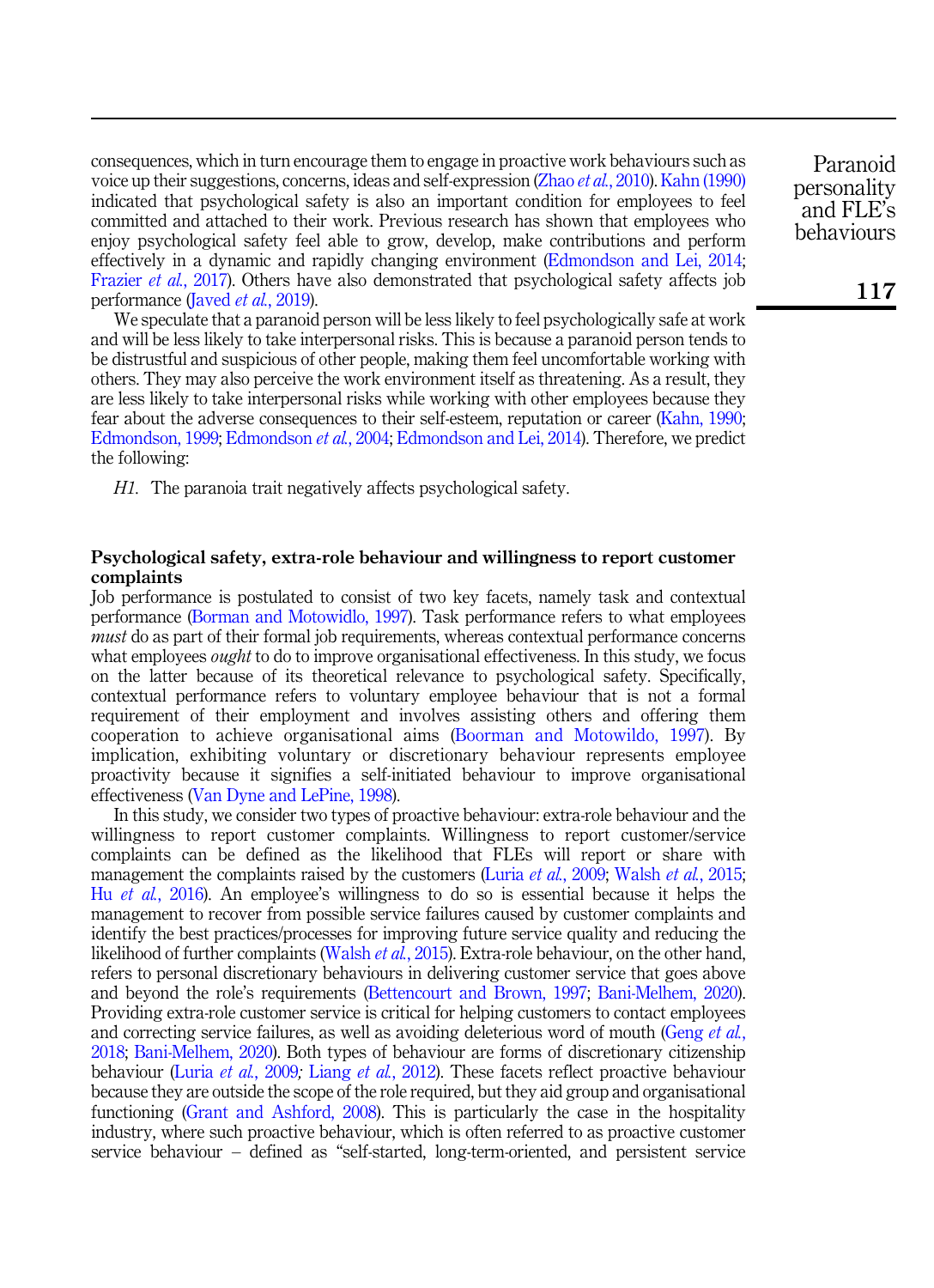**ISTP** 31,1

118

behaviour" (Rank *et al.*, 2007, p. 366) – has a significant bearing on the perceived quality of service delivery and, hence, customer experience and satisfaction (Bani-Melhem *et al.*, 2018).

Both types of proactive behaviour can be considered an outcome widely linked to psychological safety (Hirak *et al.*, 2012). There are possible risks associated with speaking up or reporting customer complaints and engaging in extra-role behaviour. Going beyond the formal job role risks, the ability of FLEs to complete their required tasks (Frazier and Tupper, 2018) while reporting customer complaints about service and workplace inefficiencies could also damage working relationships (Gao *et al.*, 2011). For instance, reporting customer dissatisfaction with a colleague who fails to deliver the expected services will harm the collegial relationship at work. Similarly, employee may hesitate to report customer complaints, as doing so might give indication that he/she is not able to effectively serve customer needs and this might negatively effect on his/her performance evaluation. Experiencing these challenges will likely to drive employees to perform in their own interests, at the expense of their organization interests (i.e. not for reporting complaints). Because of these potential risks, employees are likely to assess any potential pitfalls before deciding whether to engage in proactive behaviours (Frazier and Fainshmidt, 2012; Frazier and Bowler, 2015). However, psychological safety reduces the possible deleterious consequences of making errors or taking the initiative (Edmondson, 1999), which should allow employees to concentrate more on those elements that enhance their performance of these tasks (Mayer and Gavin, 2005). Psychological safety fosters an environment in which employees feel empowered to take risks and initiatives at work (Edmondson, 1999). Previous research found that psychological safety is an important determinant for encouraging employees to share their information, ideas and knowledge as well as to voice their opinion, suggestions and concern for work improvement (Liang *et al.*, 2012; Wang *et al.*, 2018). Thus, drawing on past research, we expect that psychological safety will motivate employees to report customer complaints and engage in extra-role customer service because psychological safety is a necessary condition for employees to invest their physical, emotional and cognitive resources in accomplishing their job (Christian *et al.*, 2011). When employees feel safe that their action will not hurt their self-image or status or endanger their career prospect in the organization (Kahn, 1990), they are likely to take the risks to report customer complaints, offer recommendations and even attempt to change the status quo in terms of operations (Walumbwa and Schaubroeck, 2009).

Therefore, we predict the following:

- *H2.* Psychological safety positively relates to willingness to report customer complaints.
- *H3.* Psychological safety positively relates to extra-role customer service.

#### Psychological safety as a mediator

Several scholars have highlighted the need for additional research to investigate the potential moderators and mediators that could justify the influence of dark personality on work-related outcomes (e.g. Spain *et al.*, 2014; Webster and Smith, 2019). Consistently, this study applies psychological safety as a mediator between a paranoid personality and proactive employee work behaviours by building on the trait activation theory. This theory proposes that a personality trait corresponds to "the typical functional level of the underlying psychological processes responsible for generating the emotional, motivational, cognitive, and behavioural states associated with that trait" (p. 37).

In line with this theory, we argue that the negative effect of dark personality traits on proactive employee work behaviours is the result of the psychological process of psychological safety. Specifically, employees with a paranoid personality are likely to disengage from proactive work behaviours, such as reporting customer complaints and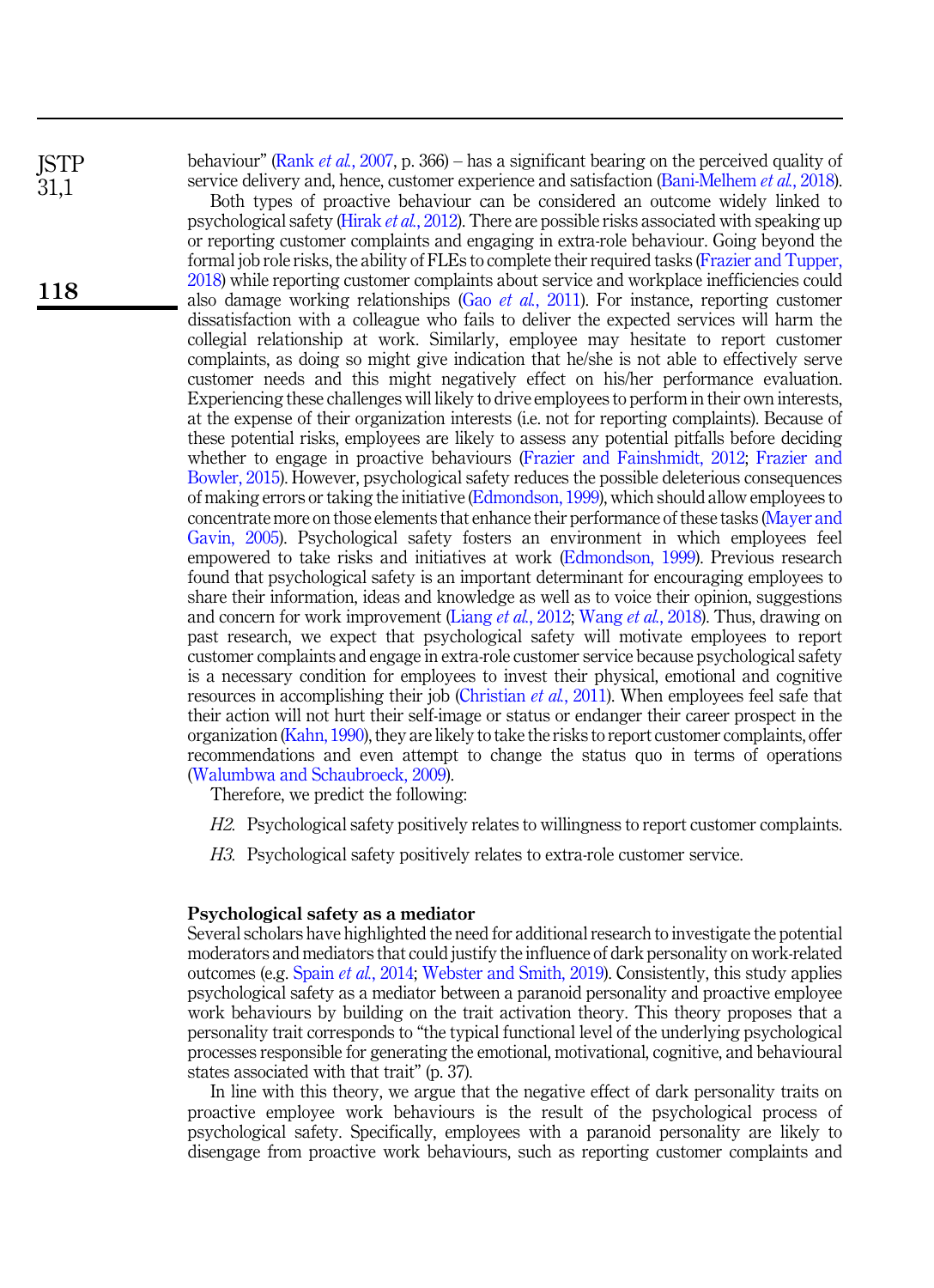performing extra-role work behaviours because this personality trait engenders the feeling of being unsafe at work. When employees feel unsafe, they are likely to assess the risks associated with their tasks and avoid displaying proactivity, such as going the extra mile to provide customer services because they believe that doing so would harm them (Milliken *et al.*, 2003; Liang *et al.*, 2012). Thus, they are less likely to be willing to contribute to the ideas and actions of a shared enterprise (Edmonson and Lei, 2014, p. 24). We expect that psychological safety, therefore, mediates this relationship because it has been found to predict employee behaviour (Miao *et al.*, 2019). Other researchers have also suggested and employed psychological safety as an important bridge to connect employee personality traits with behavioural consequences (Walumbwa and Schaubroeck, 2009). For example, Kong (2016) found that paranoia reduces an employee's voice and triggers workplace withdrawal. Hence, we hypothesise the following:

- *H4.* Psychological safety mediates the relationship between paranoia and willingness to report complaints.
- *H5.* Psychological safety mediates the relationship between paranoia and extra-role customer service.

#### Empathetic leadership as a moderator

There is some debate about whether individual dark personality traits and their behavioural work outcomes can change (Burke, 2006). Considerable research has indicated the lifespan developmental trends related to the bright side of personality (Roberts *et al.*, 2006), but can the same be said for dark personality traits? It has been proposed that changes in dark personality traits are indeed possible (Hogan *et al.*, 1994). Existing research has suggested that interventions targeted at individual personality factors can lessen the associated negative behaviours (Webster and Smith, 2019), signifying an opportunity for organisational factor interventions into dark personality traits to reduce undesirable consequences (Spain *et al.*, 2014).

Past research has consistently demonstrated the significant role of a supportive work environment, such as leadership support, in encouraging positive and proactive work behaviours (Kim and Carlson, 2016; Sok *et al.*, 2018). The perceived organisational support theory also underscores the crucial role of support at work to enhance employee performance (Kurtessis *et al.*, 2017). Because leadership behaviours can engender a work setting that affects individual behaviours (Popli and Rizvi, 2017; Webster and Smith, 2019), they are expected to play an important role in lessening the negative behaviour related to such dark personality traits. Numerous facets of leadership within organisational settings can be the reason behind a range of different types of leadership (Bass and Avolio, 1994). In this regard, researchers and practitioners have been trying to explore the most effective leadership style that affects employee behaviours and determine whether the employees feel that it is worthwhile or safe to report complaints, make suggestions and go beyond their formal role boundaries to improve operations and performance (e.g. Haynie *et al.*, 2019; Kock *et al.*, 2019).

Of these leadership studies, empathetic leadership stands out as one of the most idealised leadership styles. It is defined as the ability to recognise and understand a follower's experiences and, simultaneously, be emotionally supportive and make others feel secure (Edmondson and Lei, 2014; Kock *et al.*, 2019). An empathetic leader creates an emotional/psychological tie with subordinates, demonstrates a personal interest in their welfare and considers them as an organisational asset (Kock *et al.*, 2019). Leaders who show a capacity for empathy have been said to show "love in action" (Lam, 2017), focussing solely on addressing followers' needs, taking their feelings into account and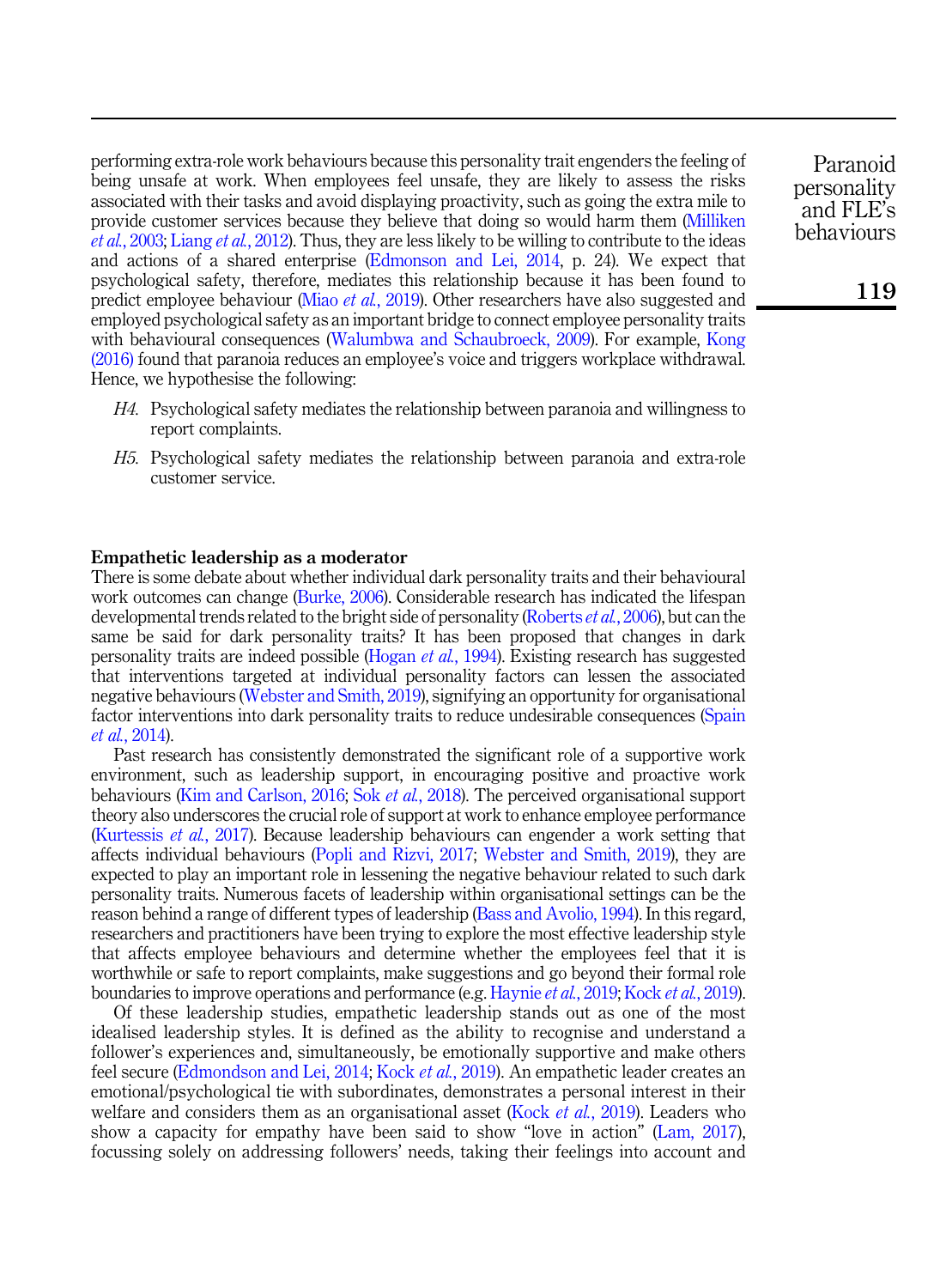**ISTP** 31,1

120

acting in a way that satisfies their needs and wants (Kock *et al.*, 2019). With a better awareness of a follower's needs, an empathetic leader can specify intervention methods to enhance weak performance or increase good performance (Gavin *et al.*, 1995; Kingsley Westerman *et al.*, 2018). Providing the right supportive strategies and offering valuable feedback will make the followers more confident and self-reliant, enhance their psychological safety and improve their creative performance (House and Rizzo, 1972; Mayfield, 2009; Mayfield and Mayfield, 2012). Thus, an empathetic leader generates two sources of workplace support: instructional and emotional.

Based on the trait activation theory, we propose that the combined effect of a paranoid personality trait and empathetic leadership is likely to increase the psychological safety of employees, thereby encouraging them to perform extra-role behaviours and be more willing to report customer/service complaints. The trait activation theory (Tett and Guterman, 2000; Tett and Burnett, 2003) and similar personality theories, such as the cognitive-affective system theory of personality (Mischel and Shoda, 1995, 1998), contend that individuals are attentive to circumstances that trigger their personalities by activating key psychological processes. Specifically, the trait activation process takes place when the situation is related to a person's goals and values, together with the context in which they wish to be presented. Such situations create pressure, motivating the person to behave according to their personality type by engaging in trait-expressive work behaviours (Murray, 1938).

The trait activation theory presents a person-situation interactionist model of job performance (Mischel and Shoda, 1995). This model outlines the conditions in which performance can be predicted by personality traits and contends that these traits can be seen as work behaviours in response to trait-relevant situational cues (Tett and Burnett, 2003). Specifically, "[a] situation is relevant to a trait if it is thematically connected by the provision of cues, responses to which (or lack of responses to which) indicate a person's standing on the trait" (Tett and Burnett, 2003, p. 502). Therefore, there must be a thematic correspondence between the trait's behaviours and the situational demand, i.e. individuals' traits predispose them to engage in a certain set of behaviours with specific situational cues. In other words, personality traits, when combined with trait-relevant situational factors, can provide a basis for predicting workplace behaviour (Tett and Burnett, 2003). Empathetic leadership is proposed here as a relevant moderator because we theorise that it will activate/deactivate individual personality traits, such as paranoia, making it more likely for employees to engage in proactive behaviours (i.e. a willingness to report customer complaints to the management and engaging in extra-role behaviour) thanks to psychological safety. Therefore, we formulate the following hypotheses:

- *H6.* Empathetic leadership moderates the relationship between paranoia and the willingness to report customer complaints (via psychological safety) such that this relationship becomes weaker when empathetic leadership is high.
- *H7.* Empathetic leadership moderates the relationship between paranoia and extra-role customer service behaviour (via psychological safety) such that this relationship becomes weaker when empathetic leadership is high.

The above hypotheses are captured in Figure 1. The model examines the underlying mechanism and the boundary conditions of why and how a paranoid personality trait influences the proactive behaviours of employees in the workplace. Specifically, we propose that employees who feel psychologically unsafe due to their paranoid personality traits are less likely to engage in proactive behaviours; however, having an empathetic leader is likely to encourage them to demonstrate proactivity at work because such a leader offers them the necessary support.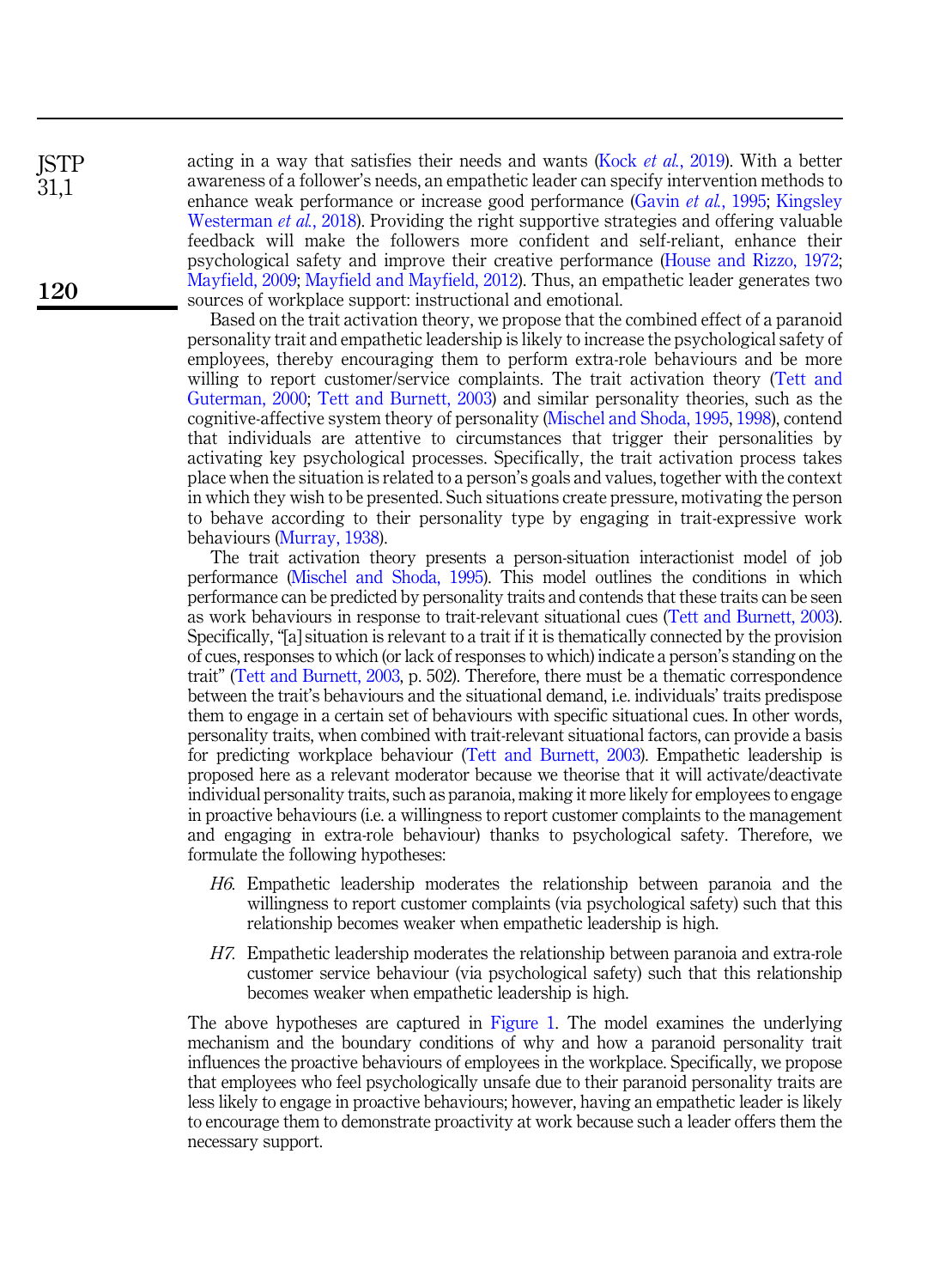## Method

*Participants and procedures*

The study participants were FLEs employed at hospitality organisations in the United Arab Emirates (UAE), who provided direct services to customers. The data were accumulated using a questionnaire, initially prepared in English and then translated into Arabic. A backtranslation process (Brislin, 1970) was used to check the questionnaire's accuracy. Both the personal and professional contacts of the researchers were exploited to facilitate access to the targeted organisations. Each copy of the survey was accompanied by a cover letter explaining the intention and goals of the research, and all potential participants were offered a guarantee that their answers would remain confidential and anonymous. Assurances were also offered that the research team would be the only people who would be able to access the responses and that all the data would be aggregated prior to publication.

The data were collected using a paper-based survey conducted over three rounds. The first two rounds, with a two-week time lag in-between, were sent to FLEs, and the third round was sent to the supervisors immediately after the second round of employee surveys. Data from multiple sources (that is, from FLEs and their supervisors) and the time-lag research design were employed to mitigate issues related to common method bias (Podsakoff *et al.*, 2003) and generate useful information on the intricate relationship between the variables examined in this research.

We received 312 completed responses to the 400 surveys distributed in the first round. After two weeks, we contacted the 312 participants for the second survey round and received 252 completed responses. We also collected 252 completed surveys from their supervisors concerning FLEs' extra-role customer service. Hence, the study achieved an overall response rate of 63%. The majority of participants were aged between 21 and 30 years, 50.6% were male, 63% had a bachelor's degree and they had worked an average of 1–10 years in the industry.

#### Measurements

Valid and reliable measures were adopted from established scales based on the criteria that these measures are widely used. We used scales ranging from one (strongly disagree) to five (strongly agree) for all key variables of the study. The measurement of the key variables is described below.

*Willingness to report customer complaints:* The concept was operationalised by four items adapted from the work of Luria *et al.* (2009). Sample items include "I report to management about incidents in which customers complain about serious problems". This construct has been adopted, used and validated in past research (see, for example, Walsh *et al.*, 2015) and has a reported alpha reliability above 0.7.

*Extra-role behaviour (rated by the supervisor):* The concept was operationalised by five items adapted from previous research (Bettencourt and Brown, 1997). Sample items include "This employee voluntarily assists customers even if it means going beyond job requirements". This construct has been adopted, used and validated in past studies (Garg and Dhar, 2016), and the construct reliability of the scale is above 0.7.

*Paranoia:* The six-item measure of Derogatis and Melisaratos's (1983) Brief Symptom Inventory was used to measure this personality trait. Sample items include "Feeling that most people cannot be trusted", "Feeling that you are watched or talked about by others" and "Feeling that people will take advantage of you if you let them". This construct has been adopted, used and validated by past research (see, for example, Kong, 2016) and has reported alpha reliability above 0.7.

*Psychological safety:* We used a five-item scale to measure the concept of psychological safety (Brown and Leigh, 1996; May *et al.*, 2004). Sample items include "In my work unit,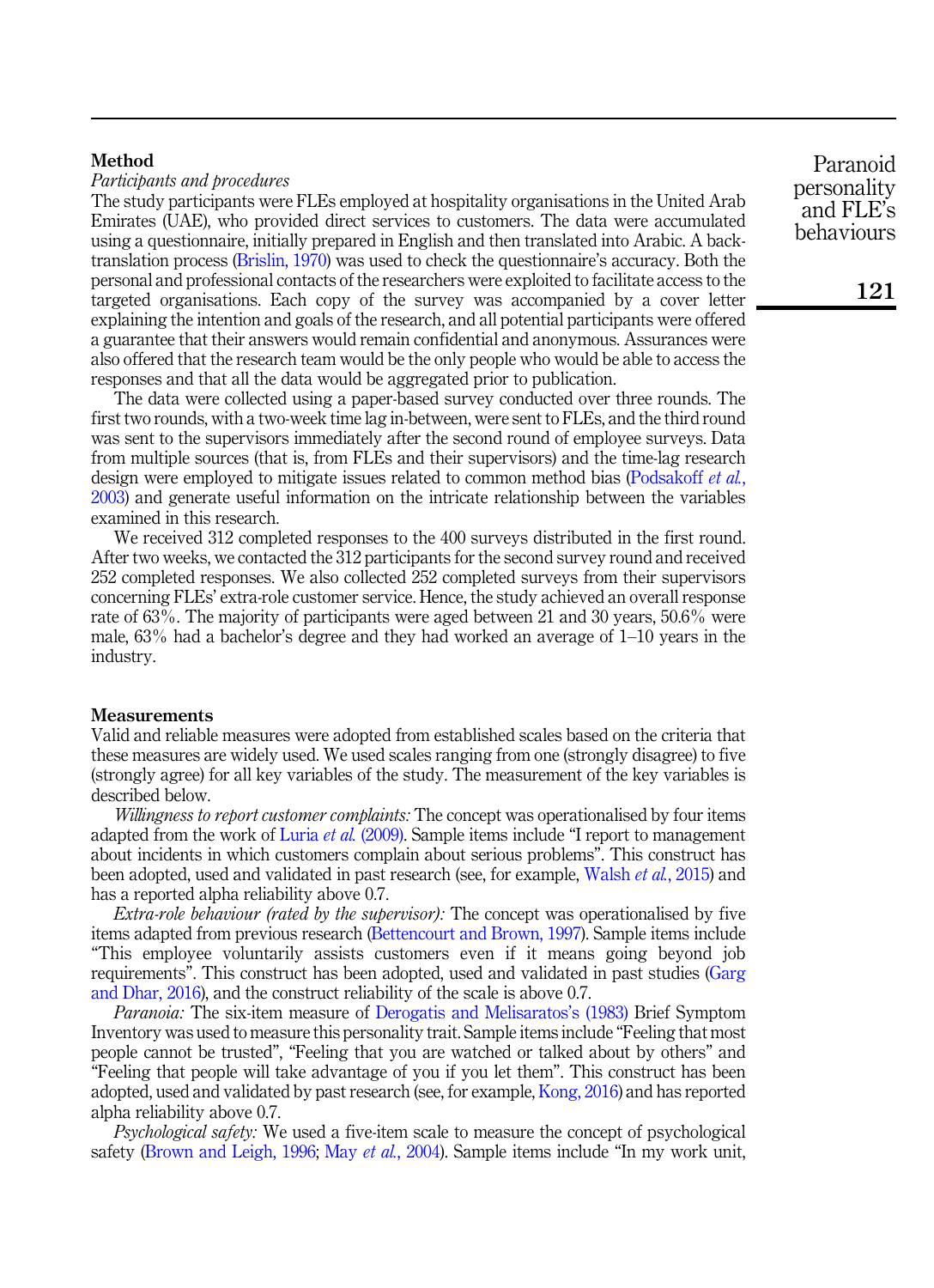**ISTP** 31,1

122

expressing your true feelings is welcomed". This construct has been adopted, used and validated in past research (see, for example, Liang *et al.*, 2012) and has reported alpha reliability above 0.7.

*Empathetic leadership:* We employed a five-item scale (Mayfield and Mayfield, 2016; Mayfield *et al.*, 2017) to measure this concept. Sample items include "My supervisor shows trust in me" and "My supervisor shows concern about my job satisfaction". This construct has been adopted, used and validated in past research (see, for example, Kock *et al.*, 2019) and has reported alpha reliability above 0.7.

## Results

We performed a series of confirmatory factor analyses (CFA) using AMOS 20 (Hair *et al.*, 2011) and hypotheses testing using process macro (Hayes, 2017). Based on the CFA analysis, the results of convergent validity and internal reliability are presented in Table 1.

Table 1 shows that one item from psychological safety (PS) and two items from paranoid (PD) were removed because they had standardised loadings less than 0.50. Once removed, each remaining item showed a factor loading above 0.5, as recommended by Hair*et al.* (2006). The loading ranges from 0.53 to 0.87. The average variance extracted (AVE) is in the range of 0.52 and 0.60. The values are all above the recommended value of 0.5 (Hair *et al.*, 2010). Composite reliability (CR) also ranges from 0.77 to 0.88. The values are higher than the recommended value of 0.6 (Hair *et al.*, 2010). In addition, to measure the internal reliability, Cronbach's alpha analysis was conducted. The values range from 0.76 to 0.88, i.e. above the threshold of 0.7. Table 2 illustrates the results of discriminant validity, as well as descriptive statistics.

Table 2 indicates that for each construct, the square root of the AVE values is higher than the correlations of that construct with the other constructs' values. The constructs' correlations are also all lower than 0.85, ranging from  $-0.36$  to 0.45, representing satisfactory discriminant validity between the study constructs (Kline, 2015). Table 2 also presents the study constructs' descriptive statistics, including the mean and standard deviation. Willingness to report complaints (WTRC) has the highest mean value, while the paranoia (PD) construct has the lowest mean.

Table 3 presents the model comparisons for the measurement model. The baseline (fivefactor) model was compared with the one-factor, two-factor, three-factor and four-factor models, and our five-factor model offers the best fit compared to the alternative models.

| Construct                                  | No. of<br>items | Factor<br>loading<br>range | Average<br>variance<br>extracted (AVE) | Composite<br>reliability (CR) | Internal<br>reliability<br>Cronbach alpha |
|--------------------------------------------|-----------------|----------------------------|----------------------------------------|-------------------------------|-------------------------------------------|
| Empathetic leadership<br>(EL)              | $5^{\rm a}$     | $0.66 - 0.82$              | 0.60                                   | 0.88                          | 0.89                                      |
| Psychological safety<br>(PS)               | 4 <sup>b</sup>  | $0.53 - 0.87$              | 0.59                                   | 0.85                          | 0.84                                      |
| Willingness to report<br>complaints (WTRC) | 4               | $0.64 - 0.85$              | 0.53                                   | 0.82                          | 0.81                                      |
| Extra-role customer<br>service (ESC)       | $5^{\rm a}$     | $0.66 - 0.86$              | 0.58                                   | 0.87                          | 0.88                                      |
| Paranoid (PD)                              | 5 <sup>c</sup>  | $0.65 - 0.77$              | 0.54                                   | 0.78                          | 0.77                                      |

Table 1.

Internal reliability and convergent validity

Note(s): <sup>a</sup>EL1 and EL2, as well as ESC4 and ESC5, were mutually linked to each other because of the high within error covariance; <sup>b</sup>PS5 was removed from the model because of insufficient factor loading below cut-off 0.5; PD1 and PD4 were removed from the model because they lowered the reliability to less than 0.70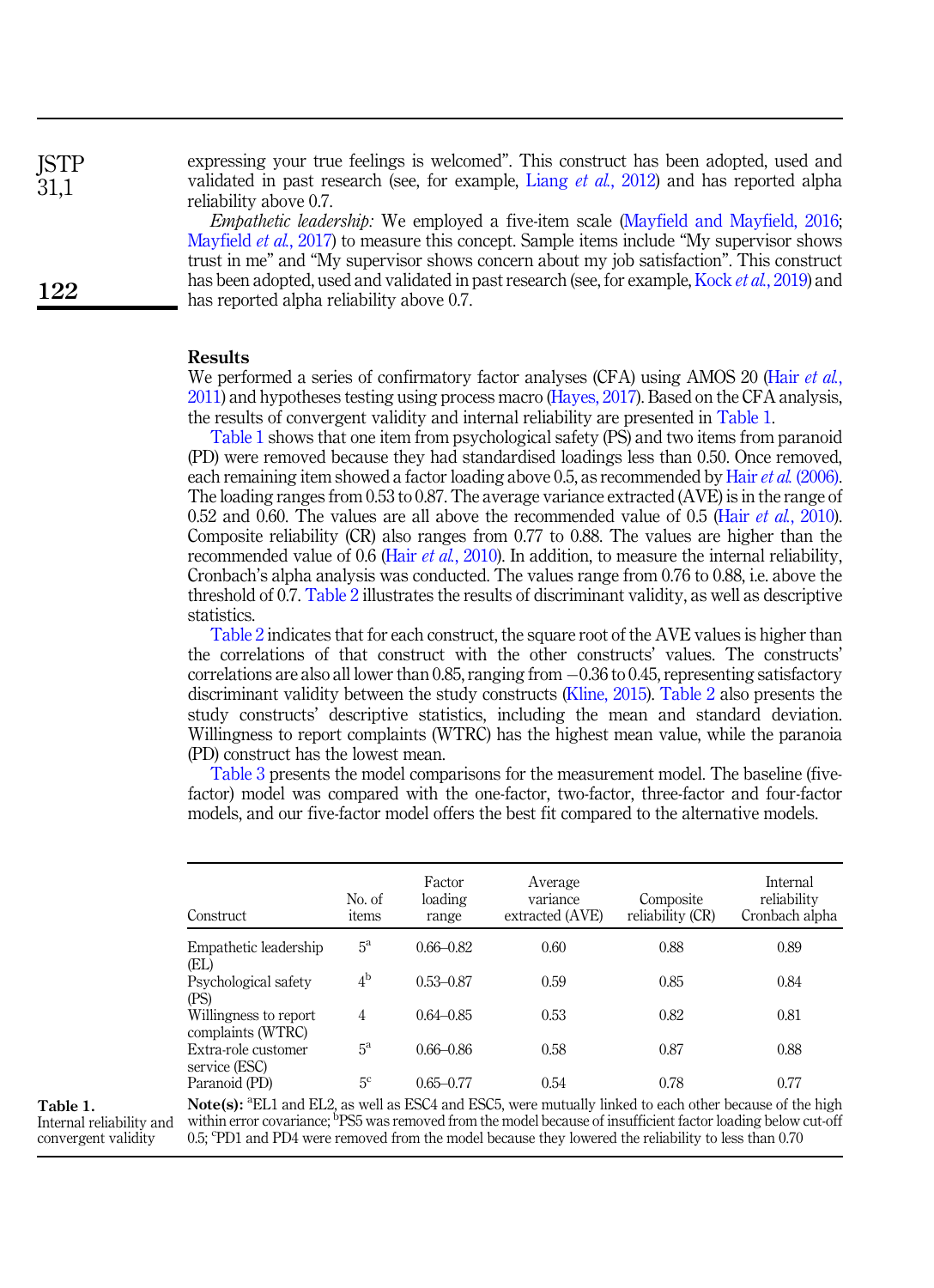## *Hypotheses testing*

Table 4 and Figure 3 shows the results of the regression analysis. Hypothesis 1 predicts the negative effect of paranoia on psychological safety. As shown in Table 4 model 2, the effect of paranoia on psychological safety is negative and significant  $(\beta = -0.20, \beta < 0.01)$ . Thus, hypothesis 1 is supported. Hypothesis 2 predicts the positive effect of psychological safety on willingness to report complaints. Table 4 model 6 shows that the effect of psychological safety on willingness to report complaints is positive and significant  $(\beta = 0.18, p < 0.01)$ . Thus, hypothesis 2 is supported. Hypothesis 3 predicts the positive effect of psychological safety on extra-role customer service. Table 4 model 9 shows that the effect of psychological safety on extra-role customer service is positive and significant  $(\beta = 0.16, p < 0.05)$ . Thus, hypothesis 3 is supported.

Hypotheses 4 and 5 predict the mediating effect of psychological safety in the relationship between paranoia and willingness to report complaints and extra-role customer service. Process macro (model 4) was used to assess the mediating hypotheses. Drawing on recent findings on mediation analysis (Zhao *et al.*, 2010), bootstrapped 95% confidence interval (CI) estimates were used. The results show that paranoia has a significant, negative and indirect effect on willingness to report complaints (WTRC)  $(\beta = -0.04, SE = 0.02, CI[-0.11, -0.01])$ 

| Construct                                                                                   | Mean | SD   | EL      | PS      | WTRC    | ESC     | PD   |
|---------------------------------------------------------------------------------------------|------|------|---------|---------|---------|---------|------|
| Empathetic leadership (EL)                                                                  | 3.92 | 0.99 | 0.78    |         |         |         |      |
| Psychological safety (PS)                                                                   | 3.65 | 0.88 | 0.46    | 0.77    |         |         |      |
| Willingness to report complaints (WTRC)                                                     | 4.10 | 0.79 | 0.42    | 0.27    | 0.73    |         |      |
| Extra-role customer service (ESC)                                                           | 3.65 | 1.10 | 0.32    | 0.27    | 0.26    | 0.77    |      |
| Paranoid (PD)                                                                               | 2.58 | 0.97 | $-0.37$ | $-0.27$ | $-0.24$ | $-0.20$ | 0.73 |
| Note(a): Diagonals represent the cause rest of the arreses reviewed which the other entries |      |      |         |         |         |         |      |

Note(s): Diagonals represent the square root of the average variance extracted, while the other entries represent the square correlations

|                              | Measurement<br>Model#1 | Measurement<br>Model#2 | Measurement<br>Model#3 | Measurement<br>Model#4 | Measurement<br>Model#5 |
|------------------------------|------------------------|------------------------|------------------------|------------------------|------------------------|
| CMIN $(\chi^2)$              | 1351.39                | 1055.24                | 904.06                 | 571.44                 | 260.13                 |
| Df                           | 187                    | 186                    | 184                    | 181                    | 177                    |
| <i>b</i> -value              | 0.00                   | 0.00                   | 0.00                   | 0.00                   | 0.00                   |
| $\chi^2/\text{df} \leq 5.00$ | 7.23                   | 5.67                   | 4.91                   | 3.16                   | 1.47                   |
| $GFI \geq 0.80$              | 0.60                   | 0.66                   | 0.69                   | 0.79                   | 0.91                   |
| $AGFI \geq 0.80$             | 0.51                   | 0.58                   | 0.61                   | 0.73                   | 0.88                   |
| CFI > 0.90                   | 0.52                   | 0.64                   | 0.71                   | 0.84                   | 0.97                   |
| $TLI \geq 0.90$              | 0.46                   | 0.60                   | 0.66                   | 0.81                   | 0.96                   |
| IFI > 0.90                   | 0.53                   | 0.65                   | 0.78                   | 0.84                   | 0.97                   |
| RMSEA < 0.10                 | 0.16                   | 0.14                   | 0.13                   | 0.10                   | 0.05                   |

 $Note(s): GFI = GoodnessOf-Fit statistic; AGFI = Adjusted GoodnessOf-Fit statistic; CFI = comparative fit$ index;  $TLI = Tucker-Lewis$  index;  $IFI = Incremental Fit$  Index;  $RMSEA = Root$  Mean Square Error of Approximation -Model-1: All items load on one factor Model-2: Two factors model, items of paranoia (PD), psychological safety (PS) and empathetic leadership (EL) load on one factor. Items of willingness to report complaints (WTRC) and extra-role customer service (ECS) load on second factor -Model-3: Three factors model, items of PS and EL load on one factor and items of ECS and WTRC load on second factor and items of PD load on third factor -Model-4: Four factors model, items of ECS and WTRC load on one factor, while items for PS, EL and PD load on their respective factors -Model-5: Five factors model, items of PD, EL, PS, WTRC and ECS load on their respective factors

123

Paranoid personality and FLE's behaviours

Table 2. Discriminant validity and descriptive

statistics

Table 3. Goodness of fit results for the alternative measurement models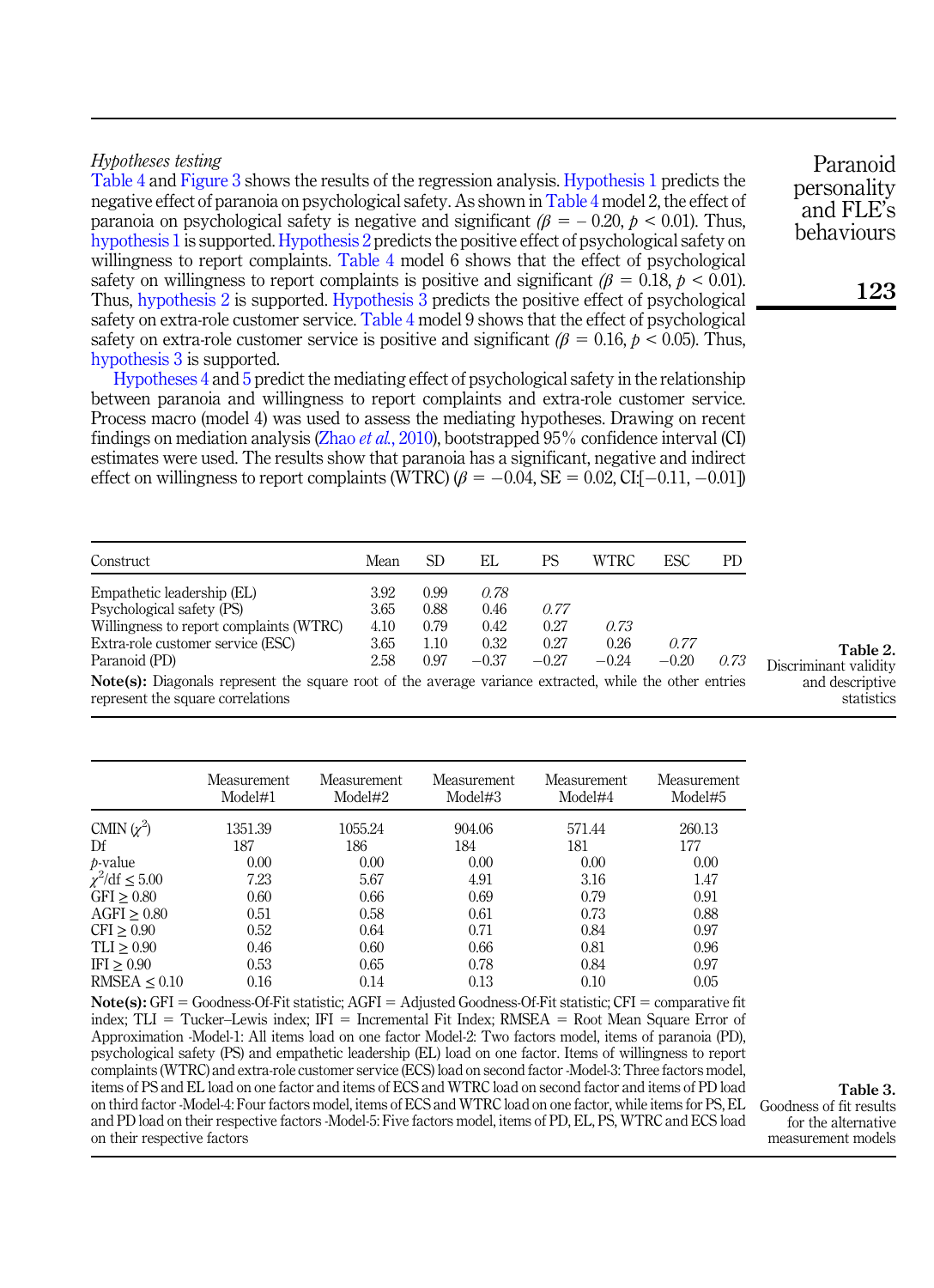| <b>JSTP</b><br>31,1            | Variables                                                                |                                 | Psychological safety (PS)       |                                 | Willingness to report<br>complaints (WTRC) |                              |                                   | Extra-role customer service<br>(ECS) |                              |                               |
|--------------------------------|--------------------------------------------------------------------------|---------------------------------|---------------------------------|---------------------------------|--------------------------------------------|------------------------------|-----------------------------------|--------------------------------------|------------------------------|-------------------------------|
|                                |                                                                          | Model<br>1                      | Model 2                         | Model 3                         | Model<br>4                                 | Model 5                      | Model 6                           | Model<br>7                           | Model<br>8                   | Model<br>9                    |
| 124                            | Control Variables<br>Age<br>Gender<br>Experience<br>Education            | 0.01<br>$-0.05$<br>0.06<br>0.12 | 0.01<br>$-0.06$<br>0.03<br>0.11 | 0.01<br>$-0.05$<br>0.02<br>0.12 | 0.03<br>0.08<br>0.07<br>0.02               | 0.02<br>0.06<br>0.07<br>0.05 | 0.02<br>0.07<br>0.06<br>0.02      | 0.01<br>0.16<br>0.03<br>0.13         | 0.02<br>0.14<br>0.02<br>0.16 | 0.01<br>0.16<br>0.01<br>0.13  |
|                                | Independent variable<br>Paranoia (PD)                                    |                                 | $-0.20**$                       | $-0.24**$                       |                                            | $-0.16**$                    | $-0.11*$                          |                                      | $-0.17*$                     | $-0.12$                       |
|                                | Moderator variable<br>Empathetic<br>leader (EL)                          |                                 | $0.22**$                        | $0.20**$                        |                                            |                              |                                   |                                      |                              |                               |
|                                | Interaction<br>PD x EL                                                   |                                 |                                 | $0.17**$                        |                                            |                              |                                   |                                      |                              |                               |
|                                | Mediator<br>Psychological<br>safety (PS)<br>$F1$ value<br>$R^2$          | 1.04<br>0.02                    | $6.98**$<br>$0.15**$            | $7.18**$<br>$0.18**$            | 1.34<br>0.02                               | $3.11*$<br>$0.06**$          | $0.18**$<br>$4.22***$<br>$0.10**$ | 0.88<br>0.02                         | 1.84<br>$0.04*$              | $0.16*$<br>$2.25*$<br>$0.06*$ |
| Table 4.<br>Regression results | $\Delta R^2$<br><b>Note(s):</b> $N = 252$ : ** $b < 0.01$ , * $b < 0.05$ |                                 | $0.13**$                        | $0.03**$                        |                                            | $0.04**$                     | $0.04**$                          |                                      | $0.02*$                      | $0.02*$                       |

and extra-role customer service  $(\beta = -0.04, SE = 0.02, CI[-0.10, -0.01])$ . As the confidence intervals do not include zero, hypotheses 4 and 5 are supported.

Hypotheses 6 and 7 predict the moderated mediation hypotheses. A moderating effect of empathetic leadership was hypothesised on the indirect effects of paranoia on the willingness to report complaints and extra-role customer service via psychological safety. Process macro model 7 was used to assess these hypotheses. Table 4 and model 3 show that empathetic leadership significantly influences the negative relationship between paranoia and psychological safety ( $\beta = 0.17$ ,  $p < 0.01$ ). We plotted the interaction effect to determine the relationship between paranoia with psychological safety at high  $(+1 S D)$  and low  $(-1 S D)$ levels of empathetic leadership. As shown in Figure 2, paranoia is more strongly related to psychological safety when empathetic leadership is low.

The conditional indirect effect of paranoia on WTRC (through psychological safety) was assessed at two values of empathetic leadership, namely at 1 SD below and at 1 SD above the mean. The result in Table 5 shows that the indirect effect is significant at low levels of empathetic leadership ( $\beta = -0.07$ , bootstrap 95% CI = [-0.15, -0.02]), but non-significant at high levels of empathetic leadership ( $\beta = -0.01$ , bootstrap 95% CI = [-0.06, 0.01]). The index of moderated mediation is also significant; these results suggest that the indirect effect of paranoia (through psychological safety) on WTRC is particularly strong under low compared to high levels of empathetic leadership. Thus, hypothesis 6 is supported.

The conditional indirect effect of paranoia on extra-role customer service (ECS) (through psychological safety) was assessed at two values of empathetic leadership, namely at 1 SD below and 1 SD above the mean. The result in Table 6 illustrates that the indirect effect is significant at low levels of empathetic leadership ( $\beta = -0.07$ , bootstrap 95% CI = [-0.17,  $-0.00$ ]), but non-significant at high levels of empathetic leadership ( $\beta = -0.01$ , bootstrap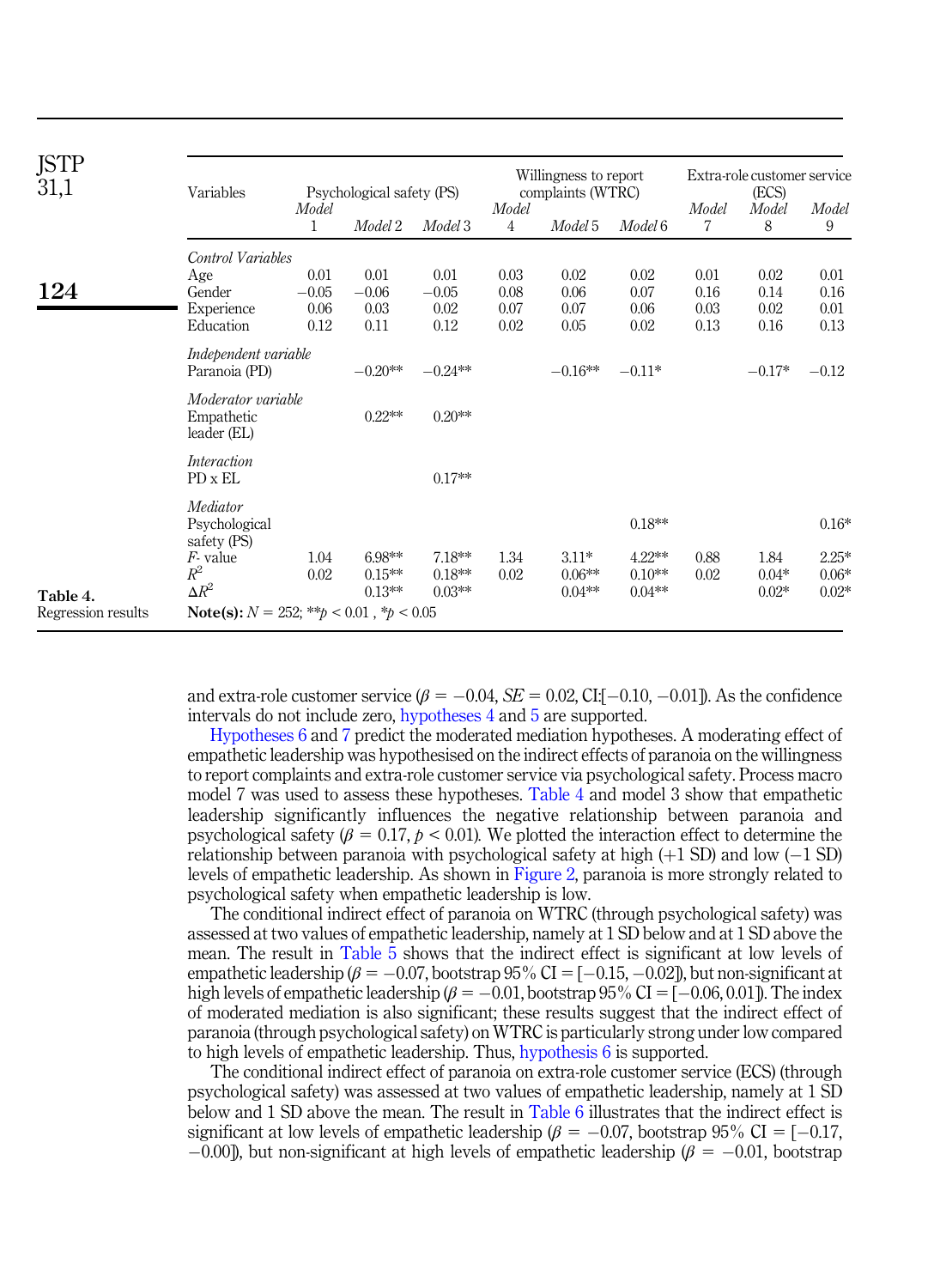

 $95\%$  CI =  $[-0.06, 0.01]$ ). Hayes (2015, p. 11) notes that "a bootstrap confidence interval for the index of moderated mediation that does not include zero provides more direct and definitive evidence of moderation of the indirect effect". As shown in Table 6, the bootstrap confidence interval for the index of moderated mediation includes zero, and thus hypothesis 7 is not supported.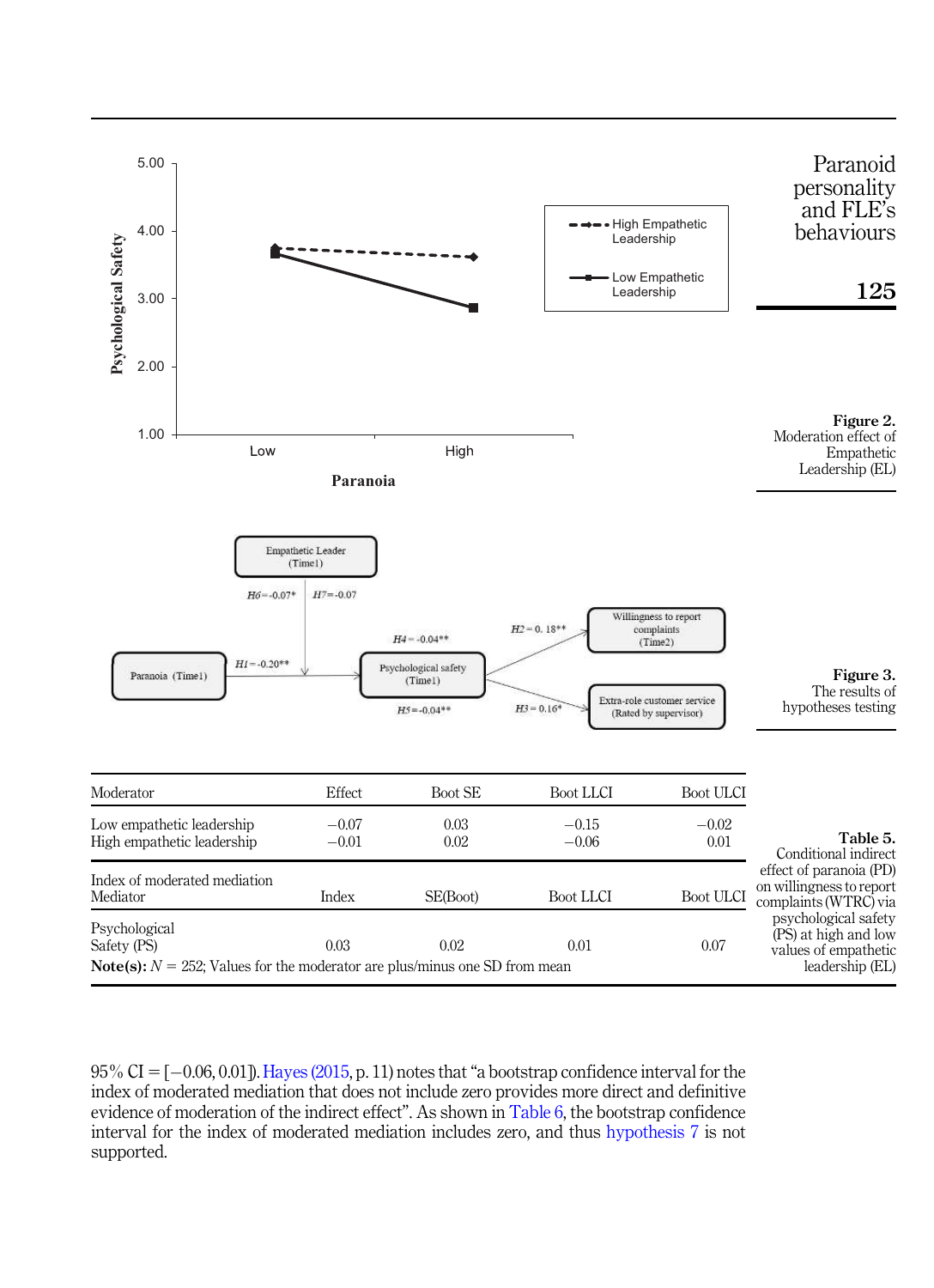#### **Discussion ISTP**

31,1

126

Our findings confirm the relevance of the dark side of personality traits for employee attitude and behaviour, which has thus far not been widely researched in organisational/management studies. Indeed, researching dark personality traits presents a theoretically significant approach because it goes beyond the commonly researched topic of the bright side of a personality, especially the Big Five (Spain *et al.*, 2014). Second, although scholarly interest in dark personality and its effect on organisations is growing, researchers tend to limit their focus on the dark triad of personality, i.e. psychopathy, machiavellianism and narcissism (Furnham *et al.*, 2013). Our study further contributes to the body of the current knowledge by investigating another form of dark personality, namely paranoia, and its influence on workrelated behaviour. Specifically, we reveal the significant influence of paranoia on employees' willingness to report customer complaints to management and their engagement in extra-role behaviours. Such proactive behaviours are sanctioned by the organisation because they aid in the achievement of organisational goals. In the hospitality context, such frontline employee behaviours are likely to make a significant difference to the perceived quality of the delivered service and, hence, enhance customer satisfaction. Customers are likely to feel that they are well taken care of by the organisation through the display of such frontline employee behaviour.

However, such proactive behaviours could be hindered when FLEs are distrustful of other people and feel they are not being treated well by them. As a result, they do not feel psychologically safe in their work environment and will be less likely to take risks by engaging in tasks beyond their formal job requirements. To mitigate such a consequence, a leader has to be empathetic about the employee's situation and provide the necessary emotional, psychological and instructional support so that the individual in question can perform to the best of his/her abilities, thereby achieving the quality of service that meets customer needs and expectations. Being an empathetic leader in this context is crucial, as it implies that employees, regardless of their personality predisposition, can be coached and developed to meet organisational goals and expectations. That is, rather than seeing an employee in a negative light because of the dark personality trait, or traits, they possess, viewing them as someone who has the relevant capabilities and resources to contribute effectively to organisational goals and objectives is more functional. Seeing an employee from this perspective signifies the essential role of organisational leadership in recognising the limitations employees have and providing the necessary support and guidance, which is consistent with the perceived organisational support theory (Rhoades and Eisenberger, 2002).

In particular, the evidence suggesting that empathetic leadership can indirectly mitigate the adverse effects of paranoia on employee willingness to report customer complaints is insightful. The presence of an empathetic leader who provides emotional support and

|                                                                                                                                                                                                       | Moderator                                                                                                           | Effect             | Boot SE      | Boot LLCI          | Boot ULCI       |
|-------------------------------------------------------------------------------------------------------------------------------------------------------------------------------------------------------|---------------------------------------------------------------------------------------------------------------------|--------------------|--------------|--------------------|-----------------|
| Table 6.<br>Conditional indirect<br>effect of paranoia (PD)<br>on extra-role customer<br>service (ECS) via<br>psychological safety<br>(PS) at high and low<br>values of empathetic<br>leadership (EL) | Low empathetic leadership<br>High empathetic leadership                                                             | $-0.17$<br>$-0.01$ | 0.04<br>0.02 | $-0.17$<br>$-0.06$ | $-0.00$<br>0.01 |
|                                                                                                                                                                                                       | Index of moderated mediation<br>Mediator                                                                            | Index              | SE(Boot)     | Boot LLCI          | Boot ULCI       |
|                                                                                                                                                                                                       | Psychological<br>Safety(PS)<br><b>Note(s):</b> $N = 252$ ; Values for the moderator are plus/minus one SD from mean | 0.03               | 0.02         | $-0.01$            | 0.09            |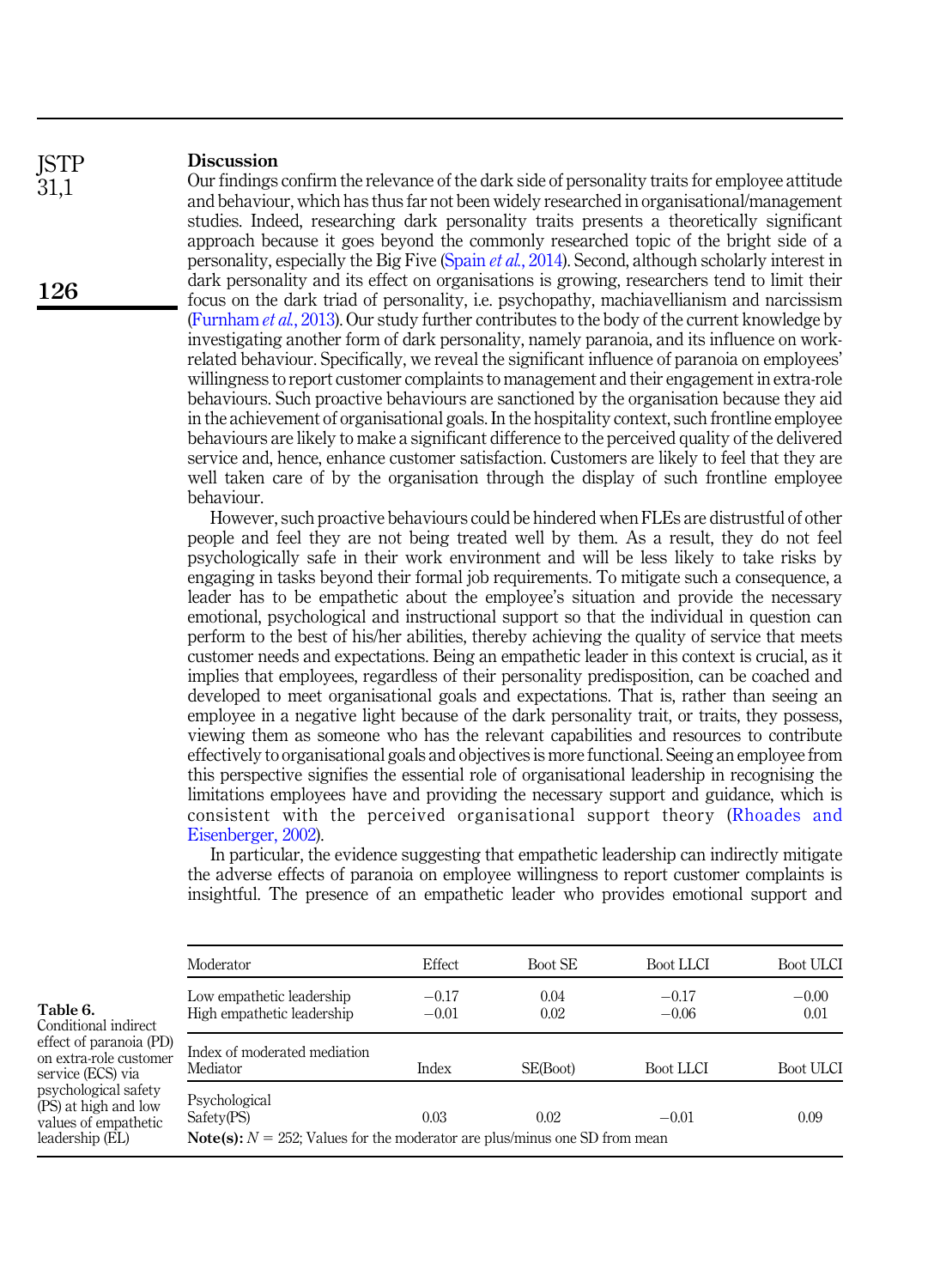resources is a key to ensuring that customer service delivery is resolved and recovered following customer complaints. In the hospitality industry, making sure that customer service recovery is addressed is essential to meeting and enhancing customer satisfaction and ensuring continued loyalty (Hu *et al.*, 2016; Van Vaerenbergh and Orsingher, 2016). According to the job demands-resources model (Bakker and Demerouti, 2007), job performance is delivered when individuals have the resources to accomplish their job. Aside from personal resources, however, a dark personality, such as paranoia, could inhibit employees from effectively performing their job. An empathetic leader could serve to fill the void in the personal resources required for the employees to accomplish their job performance effectively. Hence, the presence of such a leader would provide the necessary support to FLEs to communicate customer concerns to the management, thereby ensuring continued success in customer service delivery and enhancing organisational performance (Hu *et al.*, 2016; Van Vaerenbergh and Orsingher, 2016).

Unexpectedly, we did not find evidence that empathetic leadership moderates the indirect effect of paranoid personality on extra-role behaviour. Considering that the supervisor rated the extra-role behaviour of the FLEs in this study, we speculate that the employees and supervisors could have perceived extra-role behaviour differently. The HR literature suggests some errors a rater may make when carrying out a performance appraisal exercise, one of which being the possession of a "similar-to-me" bias (Alicke and Largo, 1995; Biernat *et al.*, 1997; Oliver *et al.*, 2005), whereby the rater uses him/herself as an anchor in assessing employee job performance. In the present study, the supervisors might have projected their own experience when rating the extra-role behaviour of their employees. The psychological contract theory and social information processing theory could also help illuminate the result. The former suggests that employees' understanding of their work obligations differs substantially from their employer's understanding (Rousseau, 1989; Morrison, 1994), while social information processing postulates that social actors make sense of their environment based on social and behavioural cues (Salancik and Pfeffer, 1978). Hence, when the employee and employer do not share a common cognitive understanding of the job, they are likely to have different interpretations of what it constitutes. Future research should consider how to control such a bias when utilising a supervisor rating of employee attitude and behaviour.

Overall, our study appears to support both the trait activation theory (Tett and Gutterman, 2000) and the person-situation interactionist framework (Mischel and Soda, 1995) by showing the validity of an integrated model that illustrates how paranoid personality traits directly influence psychological safety and indirectly influence FLEs' willingness to report complaints and engagement in extra-role service behaviours. Our study is particularly insightful in highlighting the significance of the psychological process of psychological safety. Such a finding signifies that the effect of a dark personality on work-related outcomes and behaviours is not necessarily direct; our theoretical understanding of its effect is better enhanced by examining how psychological processes generate the motivational, emotional, cognitive/mental and behavioural states related to the specific trait. Thus, we suggest that future research on this topic seriously considers psychological processes.

The empirical support for the person-situation interactionist framework (Mischel and Soda, 1995) in explaining how a focal, contextual factor of empathetic leadership can weaken the deleterious effects of paranoia traits on psychological safety and, subsequently, proactive work behaviours is also particularly significant. While empathetic leadership and paranoid personality traits have been studied independently as predictors of work outcomes (see, for example, Kock *et al.*, 2019; Forsyth *et al.*, 2012), little consideration has been given to their joint influence on employee outcomes. We demonstrated that a combination of these variables may offer a more comprehensive assessment of how leadership and individual personality influence employee attitudes and work behaviour. More importantly, our results suggest that while individuals may have a dark personality trait, it may not necessarily inhibit the

Paranoid personality and FLE's behaviours

127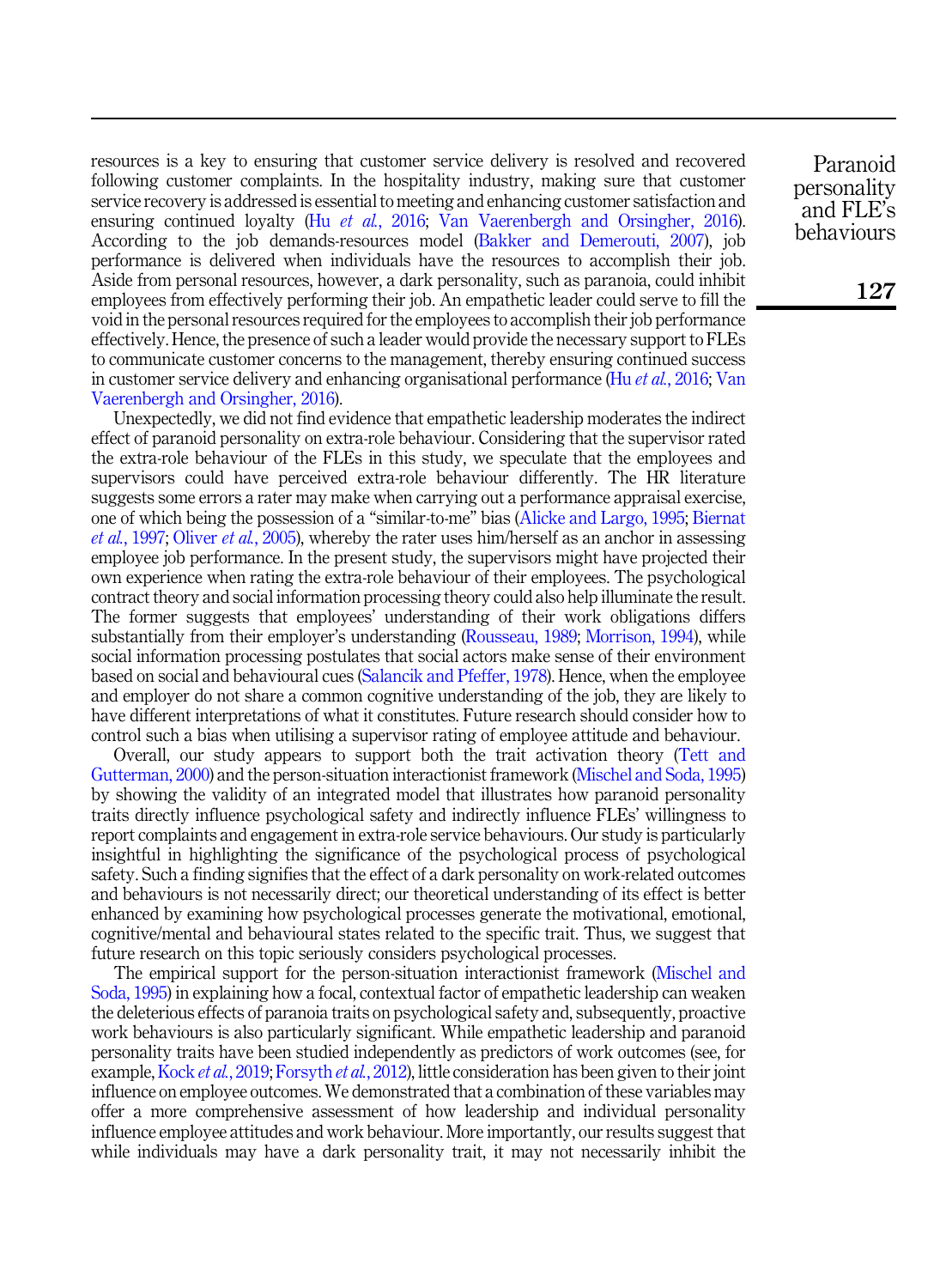effective accomplishment of good job performance, especially when they receive the necessary support from their leader. Our finding implies that future research on dark personalities should consider relevant contextual factors that could mitigate the potentially negative effect of such personalities on work-related outcomes. The inclusion of such mitigating factors is necessary because individuals tend to bring both bright and dark personalities to work. Against this backdrop, organisations must develop a work environment that can manage the negative effects of the dark personalities so that organisational performance is not adversely affected (e.g., Smith *et al.*, 2016; Webster and Smith, 2019). **ISTP** 31,1

### *Practical implications*

Several practical contributions of the study can be identified. First, since a paranoid personality was found to negatively affect proactive work behaviour (willingness to report complaints and extra-role behaviour), personality-assessment testing can be used to understand how to manage such a personality and how likely it is to affect work attitude and behaviour. This insight could be used by managers to understand their employees' training and development needs better. Second, as a personality trait represents an enduring individual characteristic, we recognise that adjusting it is not possible via training or other developmental programmes. However, as indicated by our findings, the work context itself could mitigate the negative effects of such a personality on work behaviour. We found that empathic leadership can indeed play such a role. Hence, we recommend that organisations aim to develop leaders' empathetic skills so that they can provide emotional and psychological support to employees who are distrustful, suspicious or sceptical of their colleagues. Specifically, training programmes should focus on developing and improving good listening skills, ways of understanding others, the ability to interpret what employees are feeling, sound emotional intelligence skills, trust-building and the strengthening of working relationships.

An additional practical implication is that supervisors should avoid exerting an adverse and negative effect on workers' behaviour but, instead, attempt to foster a working environment that minimises workers' negative anticipations, i.e. an environment in which individuals feel that they are psychologically safe and comfortable and have the freedom to express their opinions. Managers, therefore, should be more inclusive with respect to workers with ideas dissimilar to their own and encourage employee participation in giving advice.

## *Limitations and future directions*

Although we attempted to attain a satisfactory balance between the key weaknesses and strengths by using multi-source and time-lag designs, there are several limitations of this research. While this study significantly contributes to the subject knowledge, as explained above, four essential limitations should be researched further. First, our data were obtained from workers employed in hospitality firms in the UAE. Future studies may consider testing and evaluating the same study variables and models in other countries, including the neighbouring Middle Eastern countries. By doing so, significant and meaningful comparisons could be made, and the discrepancy in the results could be properly attributed. In this way, the model's theoretical development might be enhanced further.

Second, the present study fundamentally focuses on the personality trait of paranoia, with empathetic leadership and psychological safety being the key determinants of FLEs' extrarole behaviour and willingness to report complaints. We propose that future research be carried out in regards to the following: (1) examining the negative impacts of employee paranoia on other outcomes related to work, such as employee career success and work engagement; (2) investigating other probable mediating mechanisms between the paranoia

128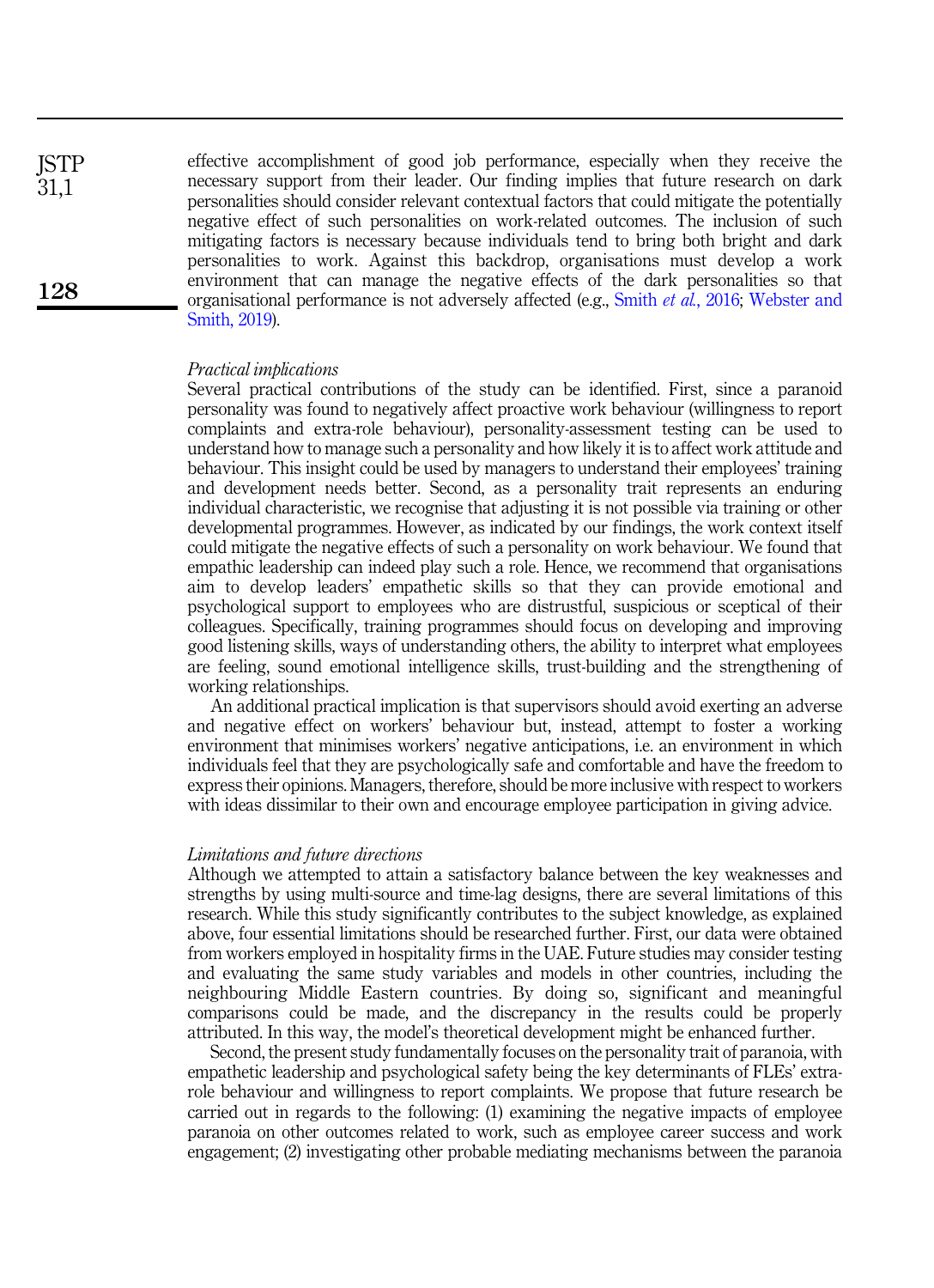trait and proactive behaviours, including negative emotions and interactive justice; (3) exploring other boundary conditions that might exacerbate or mitigate the influence of the paranoia trait on proactive behaviours, such as perceived organisational support, passive leadership and empowerment and (4) using experimental study designs to further test and replicate our study's findings.

A third limitation of our research is that the measurements of paranoid personality have not yet been well tested in an organisational context; future researchers, therefore, are recommended to use the same measurement in different organisational contexts to validate them. Fourth, while this research was limited to hospitality businesses. Future studies may consider examining the relevance of the above constructs and their influence on proactive behaviour in other service industries, as well as the manufacturing firms that utilise customer service as part of their business process.

#### References

- Alicke, M.D. and Largo, E. (1995), "The role of self in the false consensus effect", *Journal of Experimental Social Psychology*, Vol. 31 No. 1, pp. 28-47.
- American Psychiatric Association (2000), *Diagnostic and Statistical Manual of Mental Disorders*, Text Revision, 4th ed., American Psychiatric Association, Washington, DC.
- Bakker, A.B. and Demerouti, E. (2007), "The job demands-resources model: state of the art", *Journal of Managerial Psychology*, Vol. 22, pp. 309-328.
- Bani-Melhem, S. (2020), "What mitigate and exacerbate the influences of customer incivility on frontline employee extra-role behaviour?", *Journal of Hospitality and Tourism Management*, Vol. 44, pp. 38-49.
- Bani-Melhem, S., Zeffane, R. and Albaity, M. (2018), "Determinants of employees' innovative behavior", *International Journal of Contemporary Hospitality Management*, Vol. 30 No. 3, pp. 1601-1620.
- Bass, B.M. and Avolio, B.J. (1994), "Transformational leadership and organisational culture", *International Journal of Public Administration*, Vol. 17 Nos 3-4, pp. 541-554.
- Bateson, J.E., Wirtz, J., Burke, E. and Vaughan, C. (2014), "Psychometric sifting to efficiently select the right service employees", *Managing Service Quality: International Journal*, Vol. 24 No. 5, pp. 418-433.
- Bettencourt, L.A. and Brown, S.W. (1997), "Contact employees: relationships among workplace fairness, job satisfaction and prosocial service behaviors", *Journal of Retailing*, Vol. 73 No. 1, pp. 39-61.
- Biernat, M., Manis, M. and Kobrynowicz, D. (1997), "Simultaneous assimilation and contrast effects in judgments of self and others", *Journal of Personality and Social Psychology*, Vol. 73 No. 2, pp. 254-269.
- Borman, W.C. and Motowidlo, S.J. (1997), "Task performance and contextual performance: the meaning for personnel selection research", *Human Performance*, Vol. 10 No. 2, pp. 99-109.
- Brislin, R.W. (1970), "Back-translation for cross-cultural research", *Journal of Cross-Cultural Psychology*, Vol. 1 No. 3, pp. 185-216.
- Brown, S.P. and Leigh, T.W. (1996), "A new look at psychological climate and its relationship to job involvement, effort, and performance", *Journal of Applied Psychology*, Vol. 81 No. 4, pp. 358-368.
- Buil, I., Martínez, E. and Matute, J. (2019), "Transformational leadership and employee performance: the role of identification, engagement and proactive personality", *International Journal of Hospitality Management*, Vol. 77, pp. 64-75.
- Burke, R. (2006), "Leadership and spirituality", *Foresight*, Vol. 8 No. 6, pp. 14-25.
- Chamorro-Premuzic, T., Von Stumm, S. and Furnham, A. (Eds) (2015), *The Wiley-Blackwell Handbook of Individual Differences*, Wiley-Blackwell, Oxford.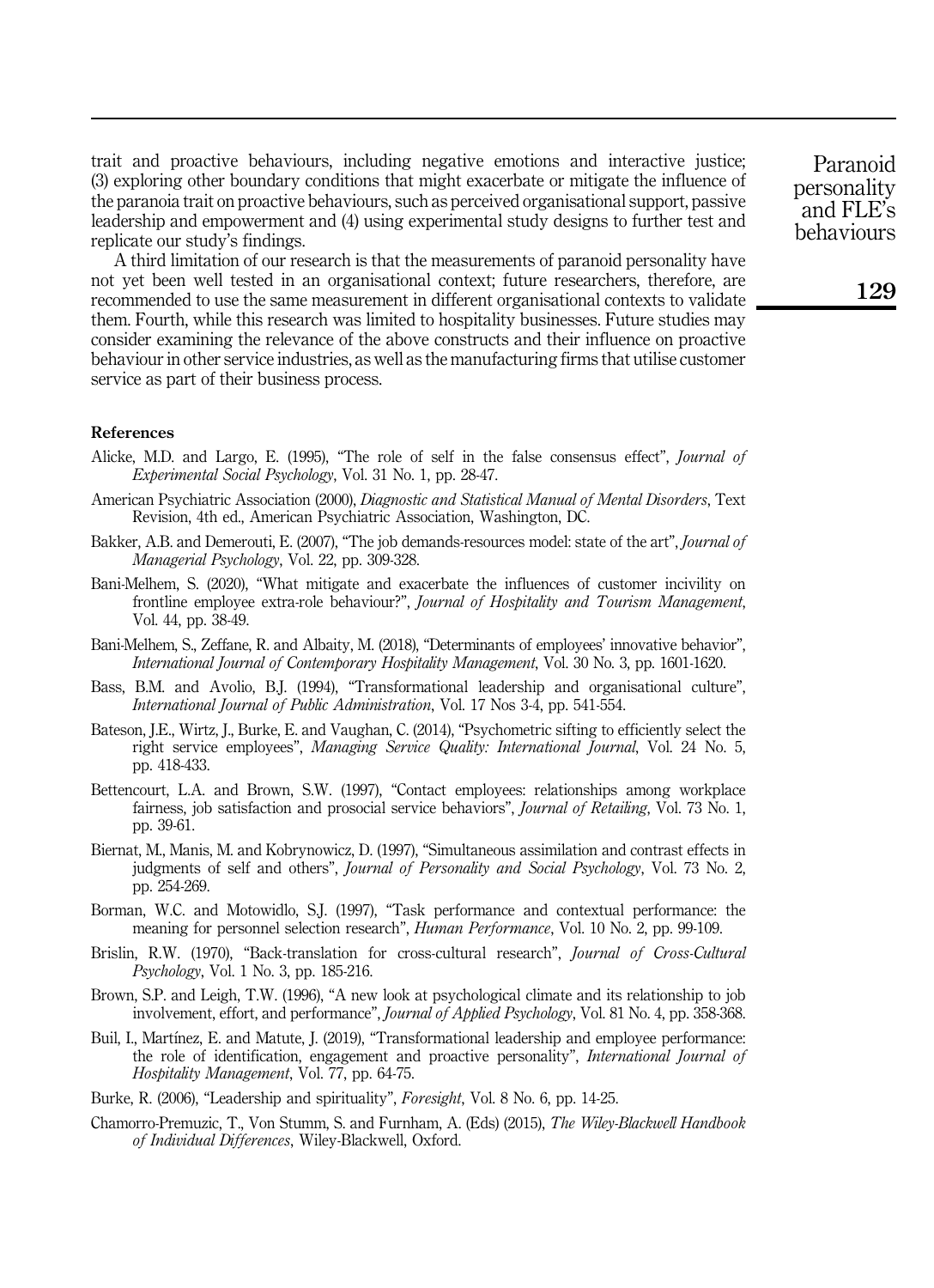| ISTP<br>31,1 | Chan, M.E. and McAllister, D.J. (2014), "Abusive supervision through the lens of employee state<br>paranoia", Academy of Management Review, Vol. 39 No. 1, pp. 44-66.                                                                                                                                                               |
|--------------|-------------------------------------------------------------------------------------------------------------------------------------------------------------------------------------------------------------------------------------------------------------------------------------------------------------------------------------|
|              | Choi, L. and Hwang, J. (2019), "The role of prosocial and proactive personality in customer citizenship<br>behaviors", <i>Journal of Consumer Marketing</i> , Vol. 36 No. 2, pp. 288-305.                                                                                                                                           |
| 130          | Christian, M.S., Garza, A.S. and Slaughter, J.E. (2011), "Work engagement: a quantitative review and<br>test of its relations with task and contextual performance", Personnel Psychology, Vol. 64 No. 1,<br>pp. 89-136.                                                                                                            |
|              | Crant, J.M. (2000), "Proactive behavior in organisations", Journal of Management, Vol. 26 No. 3,<br>pp. 435-462.                                                                                                                                                                                                                    |
|              | Dahling, J.J., Melloy, R. and Thompson, M.N. (2013), "Financial strain and regional unemployment as<br>barriers to job search self-efficacy: a test of social cognitive career theory", Journal of<br>Counselling Psychology, Vol. 60 No. 2, pp. 210-218.                                                                           |
|              | Derogatis, L.R. and Melisaratos, N. (1983), "The brief symptom inventory: an introductory report",<br>Psychological Medicine, Vol. 13 No. 3, pp. 595-605.                                                                                                                                                                           |
|              | Edmondson, A. (1999), "Psychological safety and learning behavior in work teams", Administrative<br>Science Quarterly, Vol. 44 No. 2, pp. 350-383.                                                                                                                                                                                  |
|              | Edmondson, A.C. and Lei, Z. (2014), "Psychological safety: the history, renaissance, and future of an<br>interpersonal construct", Annual Review of Organisational Psychology and Organisational<br><i>Behavior</i> , Vol. 1 No. 1, pp. 23-43.                                                                                      |
|              | Edmondson, A.C., Kramer, R.M. and Cook, K.S. (2004), "Psychological safety, trust, and learning in<br>organisations: a group-level lens", in Kramer, R.M. and Cook, K.S. (Eds), Trust and Distrust in<br>Organisations: Dilemmas and Approaches, The Russell Sage Foundation, New York, NY,<br>pp. 239-272.                         |
|              | Forsyth, D.R., Banks, G.C. and McDaniel, M.A. (2012), "A meta-analysis of the dark triad and work<br>behavior: a social exchange perspective", <i>Journal of Applied Psychology</i> , Vol. 97 No. 3,<br>pp. 557-579.                                                                                                                |
|              | Frazier, M.L. and Bowler, W.M. (2015), "Voice climate, supervisor undermining, and work outcomes: a<br>group-level examination", <i>Journal of Management</i> , Vol. 41 No. 3, pp. 841-863.                                                                                                                                         |
|              | Frazier, M.L. and Fainshmidt, S. (2012), "Voice climate, work outcomes, and the mediating role of<br>psychological empowerment: a multilevel examination", Group and Organisation Management,<br>Vol. 37 No. 6, pp. 691-715.                                                                                                        |
|              | Frazier, M.L. and Tupper, C. (2018), "Supervisor prosocial motivation, employee thriving, and helping<br>behavior: a trickle-down model of psychological safety", Group and Organisation Management,<br>Vol. 43 No. 4, pp. 561-593.                                                                                                 |
|              | Frazier, M.L., Fainshmidt, S., Klinger, R.L., Pezeshkan, A. and Vracheva, V. (2017), "Psychological<br>safety: a meta-analytic review and extension", <i>Personnel Psychology</i> , Vol. 70 No. 1, pp. 113-165.                                                                                                                     |
|              | Freeman, D. (2007), "Suspicious minds: the psychology of persecutory delusions", <i>Clinical Psychology</i><br>Review, Vol. 27 No. 4, pp. 425-457.                                                                                                                                                                                  |
|              | Freeman, D., Evans, N. and Lister, R. (2012), "Gut feelings, deliberative thought, and paranoid ideation:<br>a study of experiential and rational reasoning", <i>Psychiatry Research</i> , Vol. 197 Nos 1-2,<br>pp. 119-122.                                                                                                        |
|              | Furnham, A., Richards, S.C. and Paulhus, D.L. (2013), "The dark triad of personality: a 10 year<br>review", Social and Personality Psychology Compass, Vol. 7 No. 3, pp. 199-216.                                                                                                                                                   |
|              | Furnham, A., Hyde, G. and Trickey, G. (2014), "Do your dark side traits fit? dysfunctional personalities<br>in different work sectors", <i>Applied Psychology</i> , Vol. 63 No. 4, pp. 589-606.                                                                                                                                     |
|              | Furtner, M.R., Maran, T. and Rauthmann, J.F. (2017), "Dark leadership: the role of leaders' dark triad<br>personality traits", in Clark, M.G. and Gruber, C.W. (Eds), Leader Development Deconstructed,<br>Annals of Theoretical Psychology 15, Springer International Publishing, pp. 75-99, doi: 10.1007/<br>978-3-319-64740-1_4. |
|              |                                                                                                                                                                                                                                                                                                                                     |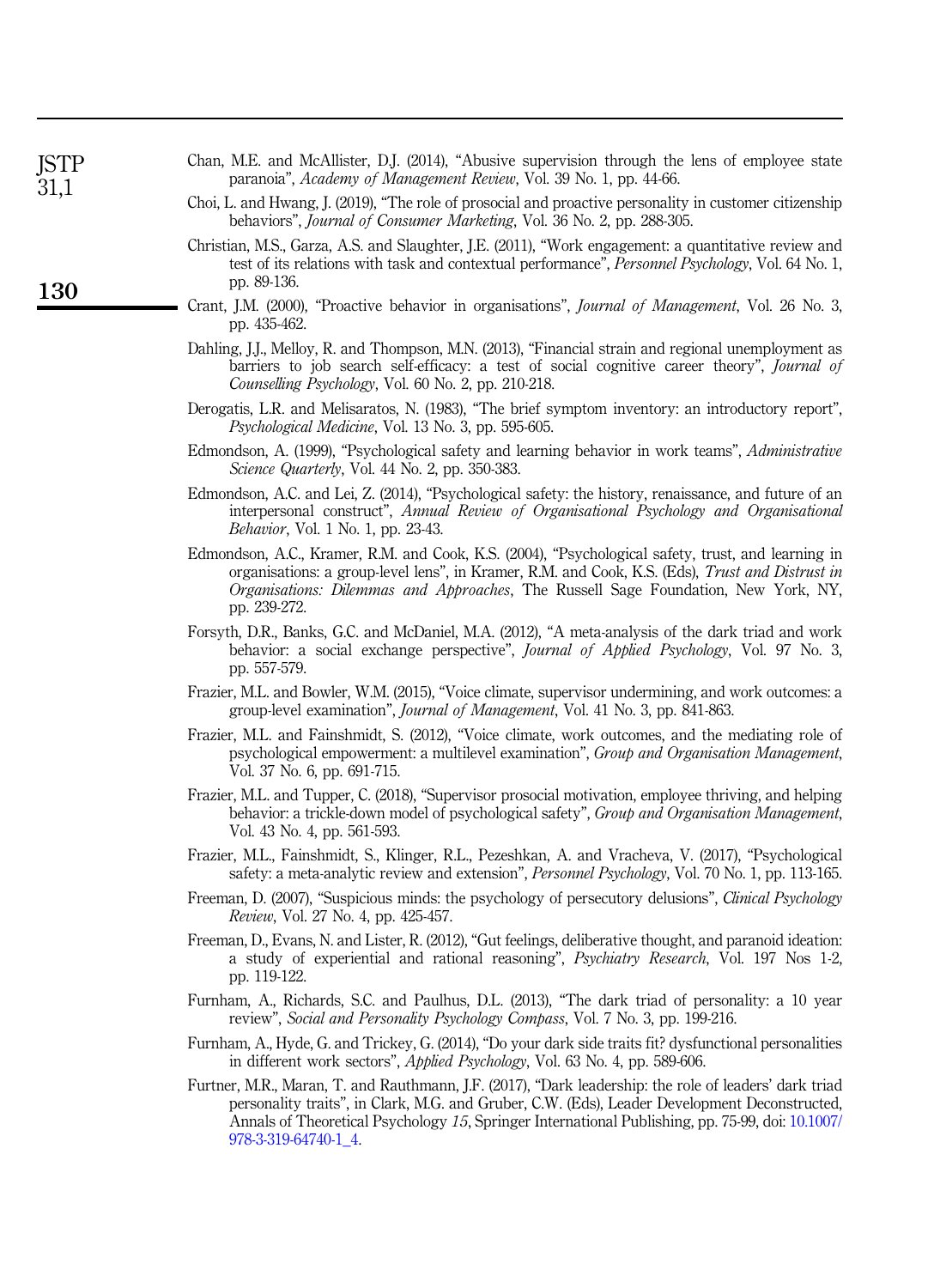- Gao, L., Janssen, O. and Shi, K. (2011), "Leader trust and employee voice: the moderating role of empowering leader behaviors", *The Leadership Quarterly*, Vol. 22 No. 4, pp. 787-798.
- Garg, S. and Dhar, R.L. (2016), "Extra-role customer service: the roles of leader–member exchange (LMX), affective commitment, and psychological empowerment", *International Journal of Hospitality and Tourism Administration*, Vol. 17 No. 4, pp. 373-396.
- Gavin, M.B., Green, S.G. and Fairhurst, G.T. (1995), "Managerial control strategies for poor performance over time and the impact on subordinate reactions", *Organizational Behavior and Human Decision Processes*, Vol. 63 No. 2, pp. 207-221.
- Geng, Z., Li, C., Bi, K., Zheng, H. and Yang, X. (2018), "Motivating service employee creativity: regulatory focus and emotional labour", *Journal of Service Theory and Practice*, Vol. 28 No. 2, pp. 228-249.
- Grant, A.M. and Ashford, S.J. (2008), "The dynamics of proactivity at work", *Research in Organisational Behavior*, Vol. 28, pp. 3-34.
- Guchait, P., Abbott, J.L., Lee, C.K., Back, K.J. and Manoharan, A. (2019), "The influence of perceived forgiveness climate on service recovery performance: the mediating effect of psychological safety and organisational fairness", *Journal of Hospitality and Tourism Management*, Vol. 40, pp. 94-102.
- Hair, J.F., Black, W.C., BabinAnderson, B.J.R.E. and Tatham, R.I. (2006), *Multivariate Data Analysis*, 6th ed., Prentice-Hall, Upper Saddle River, NJ 2010.
- Hair, J.F., Black, W.C., Babin, B.J. and Anderson, R.E. (2010), *Multivariate Data Analysis*, 7th ed., Prentice-Hall, Upper Saddle River, NJ 2010.
- Hair, J.F., Ringle, C.M. and Sarstedt, M. (2011), "PLS-SEM: indeed a silver bullet", *Journal of Marketing Theory and Practice*, Vol. 19 No. 2, pp. 139-152.
- Hayes, A.F. (2015), "An index and test of linear moderated mediation", *Multivariate Behavioral Research*, Vol. 50 No. 1, pp. 1-22, doi: 10.1080/00273171.2014.962683.
- Hayes, A.F. (2017), *Introduction to Mediation, Moderation, and Conditional Process Analysis: A Regression-Based Approach*, Guilford Publications, New York City, NY.
- Haynie, J.J., Baur, J., Harris, J.N., Harris, S.G. and Moates, K.N. (2019), "When caring leaders are constrained: the impact of LMX differentiation on leader empathic concern in predicting discretionary work behaviors", *Journal of Leadership and Organisational Studies*, Vol. 26 No. 1, pp. 5-17.
- Hirak, R., Peng, A.C., Carmeli, A. and Schaubroeck, J.M. (2012), "Linking leader inclusiveness to work unit performance: the importance of psychological safety and learning from failures", *The Leadership Quarterly*, Vol. 23 No. 1, pp. 107-117.
- Hogan, R. (1995), *Hogan Personality Inventory*, Vol. 2, Hogan Assessment Systems, Tulsa, OK.
- Hogan, R., Curphy, G.J. and Hogan, J. (1994), "What we know about leadership: effectiveness and personality", *American Psychologist*, Vol. 49 No. 6, pp. 493-405.
- House, R.J. and Rizzo, J.R. (1972), "Role conflict and ambiguity as critical variables in a model of organisational behavior", *Organizational Behavior and Human Performance*, Vol. 7 No. 3, pp. 467-505.
- Hu, H.H., Parsa, H.G., Chen, C.T. and Hu, H.Y. (2016), "Factors affecting employee willingness to report customer feedback", *Service Industries Journal*, Vol. 36 Nos 1-2, pp. 21-36.
- Javed, B., Naqvi, SMMR, Khan, A.K., Arjoon, S. and Tayyeb, H.H. (2019), "Impact of inclusive leadership on innovative work behavior: the role of psychological safety", *Journal of Management and Organisation*, Vol. 25 No. 1, pp. 117-136.
- Kahn, W.A. (1990), "Psychological conditions of personal engagement and disengagement at work", *Academy of Management Journal*, Vol. 33 No. 4, pp. 692-724.
- Kim, P.B. and Carlson, K.D. (2016), "Agreement on service performance ratings between frontline employees and their supervisor", *Journal of Service Theory and Practice*, Vol. 26 No. 5, pp. 721-740.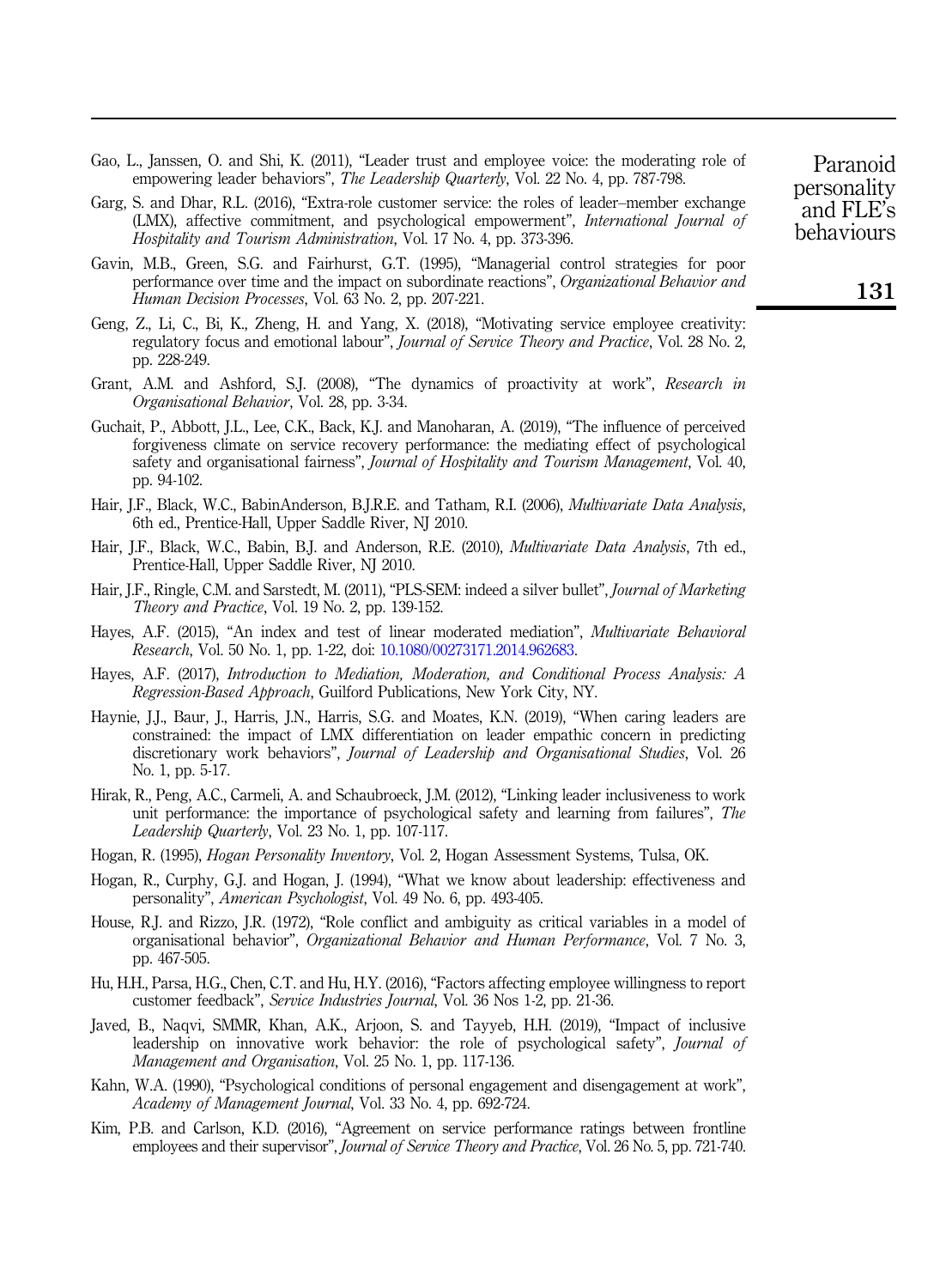| JSTP<br>31,1 | Kingsley Westerman, C.Y., Reno, K.M. and Heuett, K.B. (2018), "Delivering feedback: supervisors"<br>source credibility and communication competence", <i>International Journal of Business</i><br>Communication, Vol. 55 No. 4, pp. 526-546.                                |
|--------------|-----------------------------------------------------------------------------------------------------------------------------------------------------------------------------------------------------------------------------------------------------------------------------|
|              | Kline, R.B. (2015), Principles and Practice of Structural Equation Modelling, Guilford Publications, New<br>York City, NY.                                                                                                                                                  |
| 132          | Kock, N., Mayfield, M., Mayfield, J., Sexton, S. and De La Garza, L.M. (2019), "Empathetic leadership:<br>how leader emotional support and understanding influences follower performance", Journal of<br>Leadership and Organisational Studies, Vol. 26 No. 2, pp. 217-236. |
|              | Kong, D.T. (2016), "Ethnic minorities' paranoia and self-preservative work behaviors in response to<br>perceived ethnic discrimination, with collective self-esteem as a buffer", <i>Journal of Occupational</i><br><i>Health Psychology</i> , Vol. 21 No. 3, pp. 334-351.  |
|              | Kramer, R.M. (2001), "1. Organisational paranoia: origins and dynamics", Research in Organisational<br><i>Behavior</i> , Vol. 23, pp. 1-42.                                                                                                                                 |
|              | Kurtessis, J.N., Eisenberger, R., Ford, M.T., Buffardi, L.C., Stewart, K.A. and Adis, C.S. (2017),<br>"Perceived organisational support: a meta-analytic evaluation of organisational support<br>theory", Journal of Management, Vol. 43 No. 6, pp. 1854-1884.              |
|              | Lam, M.L.L. (2017), "Empathetic leadership as an alternative paradigm for responsible supply chain<br>management", in Muenjohn, N. and McMurray, A. (Eds), The Palgrave Handbook of Leadership<br>in Transforming Asia, Palgrave Macmillan, London, pp. 295-314.            |
|              | Liang, J., Farh, C.I. and Farh, J.L. (2012), "Psychological antecedents of promotive and prohibitive<br>voice: a two-wave examination", Academy of Management Journal, Vol. 55 No. 1, pp. 71-92.                                                                            |
|              | López-Cabarcos, M.Á., Machado-Lopes-Sampaio-de Pinho, A.I. and Vázquez-Rodríguez, P. (2015),<br>"Organizational justice and personal initiative, mediating role of affective commitment", <i>Journal</i><br>of Service Theory and Practice, Vol. 25 No. 6, pp. 854-876.     |
|              | Lopes, B.C., Kamau, C. and Jaspal, R. (2019), "Coping with perceived abusive supervision: the role of<br>paranoia", Journal of Leadership and Organizational Studies, Vol. 26 No. 2, pp. 237-255.                                                                           |
|              | Luria, G., Gal, I. and Yagil, D. (2009), "Employees' willingness to report service complaints", Journal of<br><i>Service Research, Vol. 12 No. 2, pp. 156-174.</i>                                                                                                          |
|              | Lyons, S.T., Duxbury, L.E. and Higgins, C.A. (2006), "A comparison of the values and commitment of<br>private sector, public sector, and parapublic sector employees", Public Administration Review,<br>Vol. 66 No. 4, pp. 605-618.                                         |
|              | Martinez, M.A., Zeichner, A., Reidy, D.E. and Miller, J.D. (2008), "Narcissism and displaced aggression:<br>effects of positive, negative, and delayed feedback", Personality and Individual Differences,<br>Vol. 44 No. 1, pp. 140-149.                                    |
|              | May, D.R., Gilson, R.L. and Harter, L.M. (2004), "The psychological conditions of meaningfulness,<br>safety and availability and the engagement of the human spirit at work", <i>Journal of</i><br>Occupational and Organisational Psychology, Vol. 77 No. 1, pp. 11-37.    |
|              | Mayer, R.C. and Gavin, M.B. (2005), "Trust in management and performance: who minds the shop<br>while the employees watch the boss?", Academy of Management Journal, Vol. 48 No. 5,<br>pp. 874-888.                                                                         |
|              | Mayfield, M. (2009), "Making garden variety creativity a strategic priority", Business Strategy Series,<br>Vol. 10 No. 6, pp. 345-351.                                                                                                                                      |
|              | Mayfield, J. and Mayfield, M. (2012), "The relationship between leader motivating language and self-<br>efficacy: a partial least squares model analysis", Journal of Business Communication, Vol. 49<br>No. 4, pp. 357-376.                                                |
|              | Mayfield, M. and Mayfield, J. (2016), "The effects of leader motivating language use on employee<br>decision making", International Journal of Business Communication, Vol. 53 No. 4, pp. 465-484.                                                                          |
|              | Mayfield, J., Mayfield, M. and Neck, C.P. (2017), "Speaking to the self: how motivating language links<br>with self-leadership", <i>International Journal of Business Communication</i> , pp. 1-24.                                                                         |
|              |                                                                                                                                                                                                                                                                             |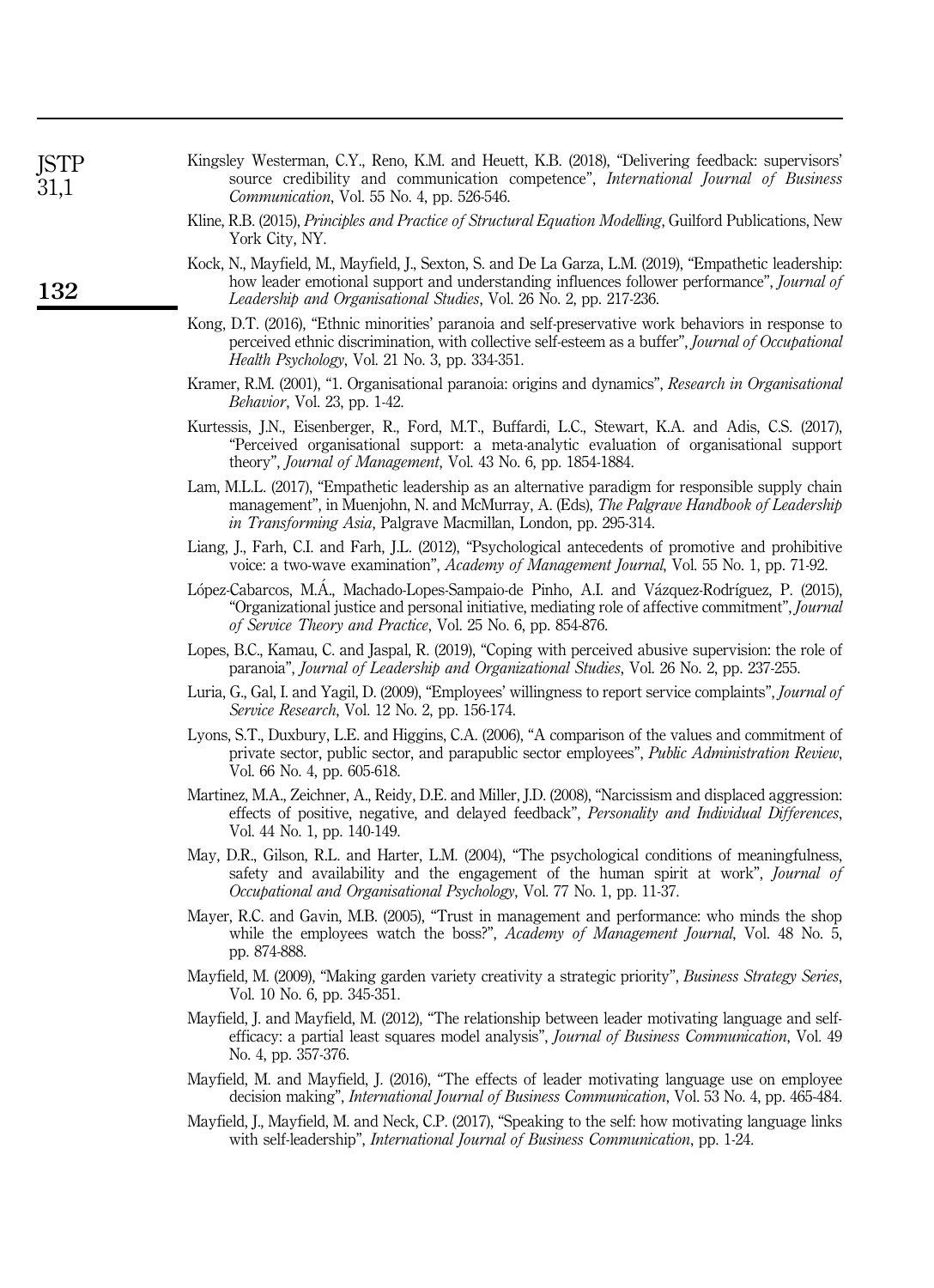Miao, Q., Eva, N., Newman, A. and Cooper, B. (2019), "CEO entrepreneurial leadership and performance outcomes of top management teams in entrepreneurial ventures: the mediating effects of psychological safety", *Journal of Small Business Management*, Vol. 57 No. 3, pp. 1119-1135.

- Miller, L. (2003), "Personalities at work: understanding and managing human nature on the job", *Public Personnel Management*, Vol. 32 No. 3, pp. 419-434.
- Miller, M. (2009), "Transformational leadership behaviors and empathy with action", *Transformation*, Vol. 26 No. 1, pp. 45-59.
- Milliken, F.J., Morrison, E.W. and Hewlin, P.F. (2003), "An exploratory study of employee silence: issues that employees don't communicate upward and why", *Journal of Management Studies*, Vol. 40 No. 6, pp. 1453-1476.
- Mischel, W. and Shoda, Y. (1995), "A cognitive-affective system theory of personality: reconceptualising situations, dispositions, dynamics, and invariance in personality structure", *Psychological Review*, Vol. 102 No. 2, pp. 246-268.
- Mischel, W. and Shoda, Y. (1998), "Reconciling processing dynamics and personality dispositions", *Annual Review of Psychology*, Vol. 49 No. 1, pp. 229-258.
- Morrison, E.W. (1994), "Role definitions and organisational citizenship behavior: the importance of the employee's perspective", *Academy of Management Journal*, Vol. 37 No. 6, pp. 1543-1567.
- Murray, H.A. (1938), *Explorations in Personality: A Clinical and Experimental Study of Fifty Men of College Age*, Oxford University Press, London.
- Oliver, J., Bakker, A.B., Demerouti, E. and De Jong, R.D. (2005), "Projection of own on others' job characteristics: evidence for the false consensus effect in job characteristics information", *International Journal of Selection and Assessment*, Vol. 13 No. 1, pp. 63-74.
- Owens, B.P., Wallace, A.S. and Waldman, D.A. (2015), "Leader narcissism and follower outcomes: the counterbalancing effect of leader humility", *Journal of Applied Psychology*, Vol. 100 No. 4, pp. 1203-1213.
- Pasamehmetoglu, A., Guchait, P., Tracey, J.B., Cunningham, C.J.L. and Lei, P. (2017), "The moderating effect of supervisor and coworker support for error management on service recovery performance and helping behaviors", *Journal of Service Theory and Practice*, Vol. 27 No. 1, pp. 2-22.
- Paulhus, D.L. (2014), "Toward a taxonomy of dark personalities", *Current Directions in Psychological Science*, Vol. 23 No. 6, pp. 421-426.
- Paulhus, D.L. and Williams, K.M. (2002), "The dark triad of personality: narcissism, Machiavellianism, and psychopathy", *Journal of Research in Personality*, Vol. 36 No. 6, pp. 556-563.
- Podsakoff, P.M., MacKenzie, S.B., Lee, J.Y. and Podsakoff, N.P. (2003), "Common method biases in behavioral research: a critical review of the literature and recommended remedies", *Journal of Applied Psychology*, Vol. 88 No. 5, pp. 879-903.
- Popli, S. and Rizvi, I.A. (2017), "Leadership style and service orientation: the catalytic role of employee engagement", *Journal of Service Theory and Practice*, Vol. 27 No. 1, pp. 292-310.
- Rank, J., Carsten, J.M., Unger, J.M. and Spector, P.E. (2007), "Proactive customer service performance: relationships with individual, task, and leadership variables", *Human Performance*, Vol. 20 No. 4, pp. 363-390.
- Rauthmann, J.F. and Kolar, G.P. (2012), "How 'dark' are the Dark Triad traits? Examining the perceived darkness of narcissism, machiavellianism, and psychopathy", *Personality and Individual Differences*, Vol. 53 No. 7, pp. 884-889.
- Rhoades, L. and Eisenberger, R. (2002), "Perceived organisational support: a review of the literature", *Journal of Applied Psychology*, Vol. 87 No. 4, pp. 698-714.
- Roberts, B.W., Walton, K., Bogg, T. and Caspi, A. (2006), "De-investment in work and non-normative personality trait change in young adulthood", *European Journal of Personality: Published for the European Association of Personality Psychology*, Vol. 20 No. 6, pp. 461-474.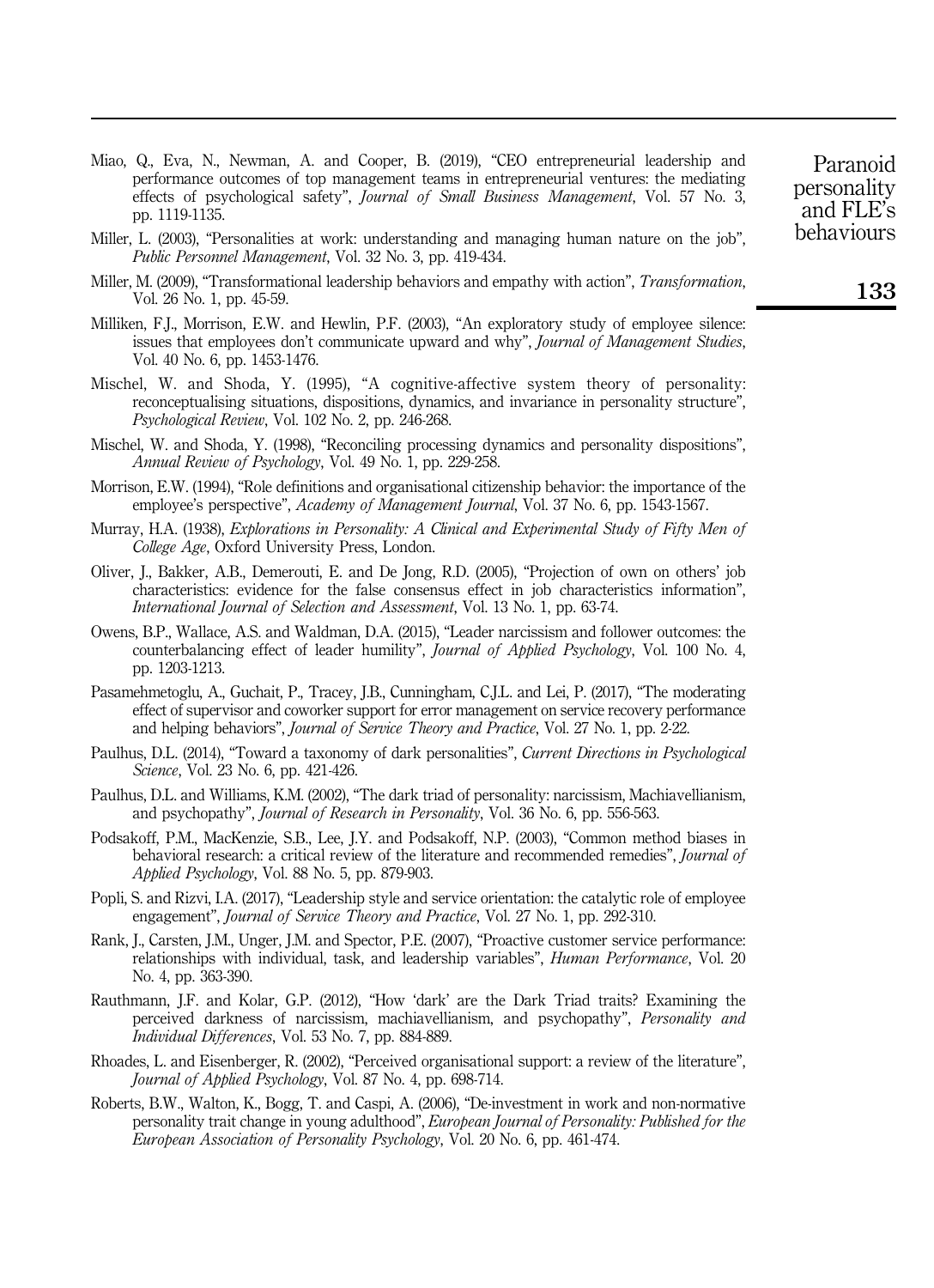| ISTP<br>31,1 | Rousseau, D.M. (1989), "Psychological and implied contracts in organisations", <i>Employee</i><br>Responsibilities and Rights Journal, Vol. 2 No. 2, pp. 121-139.                                                                                                   |
|--------------|---------------------------------------------------------------------------------------------------------------------------------------------------------------------------------------------------------------------------------------------------------------------|
|              | Salancik, G.R. and Pfeffer, J. (1978), "A social information processing approach to job attitudes and<br>task design", <i>Administrative Science Quarterly</i> , Vol. 23 No. 2, pp. 224-253.                                                                        |
|              | Schein, E.H. and Bennis, W.G. (1965), Personal and Organisational Change through Group Methods:<br>The Laboratory Approach, Wiley, New York, NY.                                                                                                                    |
| 134          | Smith, M.B., Craig Wallace, J. and Jordan, P. (2016), "When the dark ones become darker: how<br>promotion focus moderates the effects of the dark triad on supervisor performance ratings",<br>Journal of Organisational Behavior, Vol. 37 No. 2, pp. 236-254.      |
|              | Sok, K.M., Sok, P., Snell, L. and Qiu, P. (2018), "Does transformational leadership always matter in<br>frontline service roles?", <i>Journal of Service Theory and Practice</i> , Vol. 28 No. 6, pp. 733-751.                                                      |
|              | Spain, S.M., Harms, P. and LeBreton, J.M. (2014), "The dark side of personality at work", Journal of<br>Organisational Behavior, Vol. 35 No. S1, pp. S41-S60.                                                                                                       |
|              | Tett, R.P. and Burnett, D.D. (2003), "A personality trait-based interactionist model of job performance",<br>Journal of Applied Psychology, Vol. 88 No. 3, pp. 500-517.                                                                                             |
|              | Tett, R.P. and Guterman, H.A. (2000), "Situation trait relevance, trait expression, and cross-situational<br>consistency: testing a principle of trait activation", <i>Journal of Research in Personality</i> , Vol. 34<br>No. 4, pp. 397-423.                      |
|              | Thomaes, S., Brummelman, E., Miller, J.D. and Lilienfeld, S.O. (2017), "The dark personality and<br>psychopathology: toward a brighter future", Journal of Abnormal Psychology, Vol. 126 No. 7,<br>pp. 835-842.                                                     |
|              | Van Dyne, L. and LePine, J.A. (1998), "Helping and voice extra-role behaviors: evidence of construct<br>and predictive validity", Academy of Management Journal, Vol. 41 No. 1, pp. 108-119.                                                                        |
|              | Van Quaquebeke, N. (2016), "Paranoia as an antecedent and consequence of getting ahead in<br>organisations: time-lagged effects between paranoid cognitions, self-monitoring, and changes in<br>span of control", <i>Frontiers in Psychology</i> , Vol. 7, p. 1446. |
|              | Van Vaerenbergh, Y. and Orsingher, C. (2016), "Service recovery: an integrative framework and<br>research agenda", Academy of Management Perspectives, Vol. 30 No. 3, pp. 328-346.                                                                                  |
|              | Walsh, G., Yang, Z., Dose, D. and Hille, P. (2015), "The effect of job-related demands and resources on<br>service employees' willingness to report complaints: Germany versus China", Journal of Service<br>Research, Vol. 18 No. 2, pp. 193-209.                  |
|              | Walsh, G., Yang, Z., Dahling, J., Schaarschmidt, M. and Takahashi, I. (2019), "Effects of service<br>employees' negative personality traits on emotional labour and job satisfaction", Management<br>Decision, Vol. 58 No. 6, pp. 1035-1052.                        |
|              | Walumbwa, F.O. and Schaubroeck, J. (2009), "Leader personality traits and employee voice behavior:<br>mediating roles of ethical leadership and work group psychological safety", Journal of Applied<br>Psychology, Vol. 94 No. 5, pp. 1275-86.                     |
|              | Wang, Y., Liu, J. and Zhu, Y. (2018), "Humble leadership, psychological safety, knowledge sharing,<br>and follower creativity: a cross-level investigation", <i>Frontiers in Psychology</i> , Vol. 9, p. 1727,<br>doi: 10.3389/fpsyg.2018.01727.                    |
|              | Webster, B.D. and Smith, M.B. (2019), "The dark triad and organisational citizenship behaviors: the<br>moderating role of high involvement management climate", Journal of Business and Psychology,<br>Vol. 34 No. 5, pp. 621-635.                                  |
|              | Wood, D., Harms, P. and Vazire, S. (2010), "Perceiver effects as projective tests: what your perceptions<br>of others say about you", <i>Journal of Personality and Social Psychology</i> , Vol. 99 No. 1, pp. 174-90.                                              |
|              | Zhao, X., Lynch, J.G. Jr and Chen, Q. (2010), "Reconsidering Baron and Kenny: myths and truths about<br>mediation analysis", <i>Journal of Consumer Research</i> , Vol. 37, pp. 197-206.                                                                            |
|              |                                                                                                                                                                                                                                                                     |